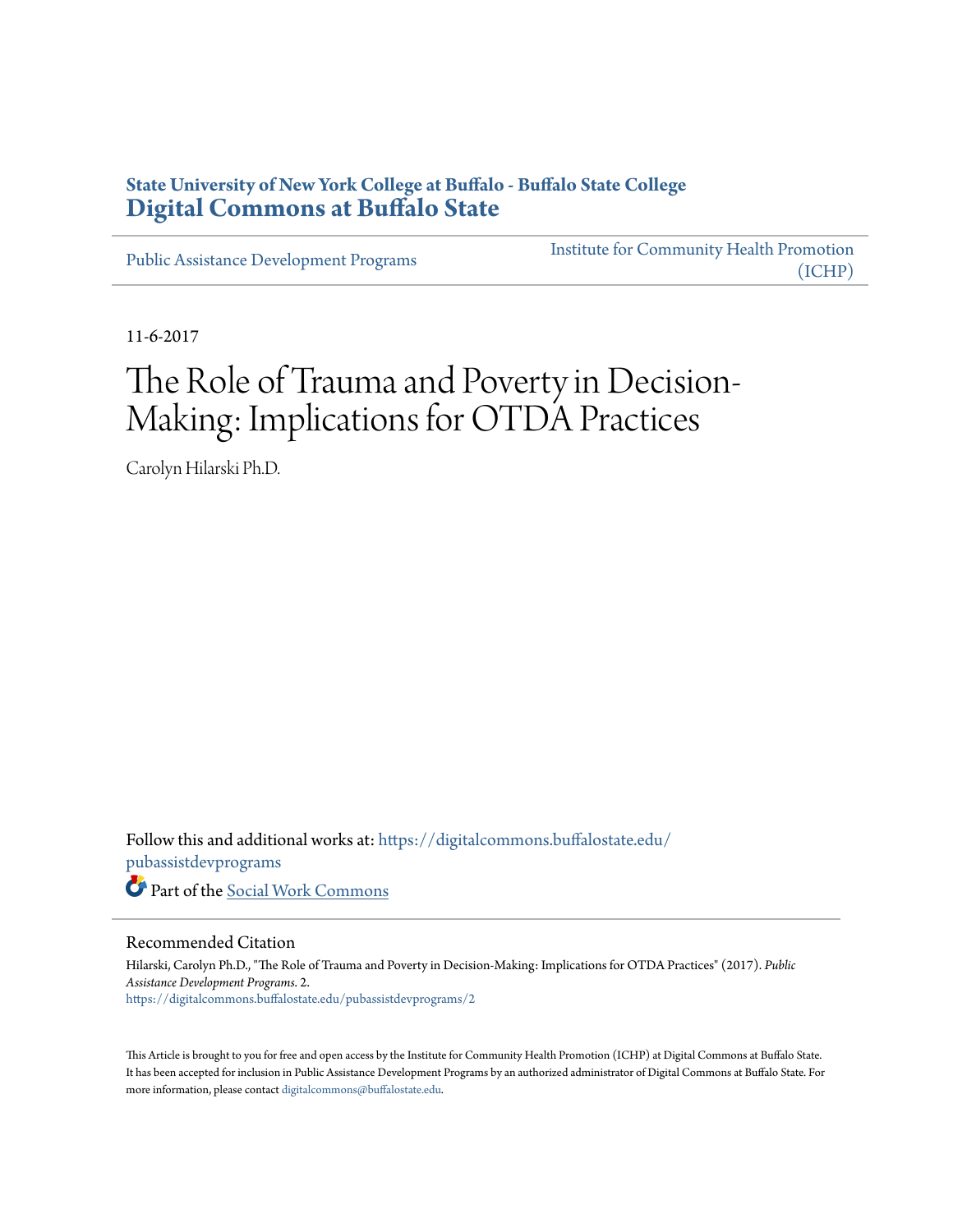

**A Match Project - Generated Research Paper** 

# **The Role of Trauma and Poverty in Decision-Making: Implications for OTDA Practices**



CENTER for DEVELOPMENT of HUMAN SERVICES INSTITUTE FOR COMMUNITY HEALTH PROMOTION BUFFALO STATE . The State University of New York

**11.06.2017**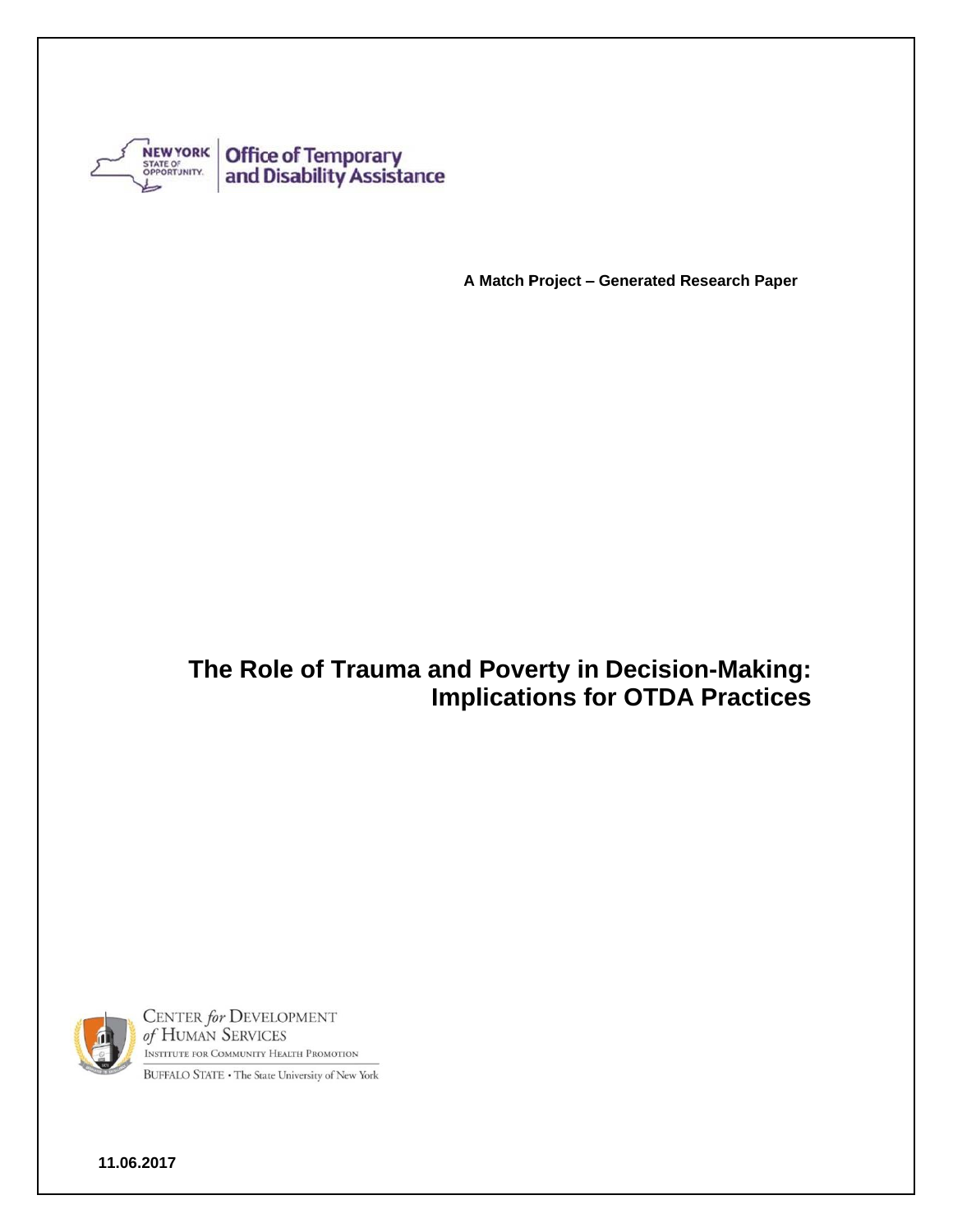#### **Contents**

| <b>SECTION ONE</b>                          |    |
|---------------------------------------------|----|
| <b>Introduction</b>                         | 2  |
| <b>Problem Statement</b>                    | 3  |
| <b>SECTION TWO</b>                          |    |
| <b>How Living in Poverty Contributes to</b> |    |
| <b>Increased Exposure to Trauma/</b>        |    |
| <b>Toxic Stress</b>                         | 4  |
| The Influences of the Poverty Condition:    |    |
| Stigma, Trauma, and                         |    |
| <b>Toxic Stress</b>                         | 5  |
| <b>Stigma and Its Effects</b>               | 5  |
| Trauma                                      | 6  |
| <b>Stress Response</b>                      | 8  |
| <b>Toxic Stress</b>                         | 8  |
| Poverty's Impact on Female-Headed           |    |
| <b>Households</b>                           | 10 |
| <b>Poverty's Impact on Children</b>         | 11 |
| <b>Poverty's Impact on LGBT</b>             |    |
| <b>Individuals</b>                          | 12 |
| <b>SECTION THREE</b>                        |    |
| The Brain's Response to the                 |    |
| <b>Outcomes of Living in Poverty</b>        | 13 |
| <b>Executive Function</b>                   | 13 |
| <b>How Does Living in Poverty Affect</b>    |    |
| <b>Executive Function, Specifically</b>     |    |
| Decision-Making?                            | 15 |
| <b>Decreased Self-Efficacy</b>              | 16 |
| <b>Less Risk-Taking</b>                     | 17 |
| <b>Greater Distraction and Narrower</b>     |    |
| <b>Focus</b>                                | 17 |
| <b>Poor Impulse Control</b>                 | 18 |
| The Role of Depression and                  |    |
| <b>Anxiety</b>                              | 18 |
| <b>SECTION FOUR</b>                         |    |
| How Big Is the Problem?                     | 18 |
| <b>Implications for Best Practices</b>      |    |
| in Service Delivery                         | 19 |
|                                             |    |
| <b>Summary</b>                              | 21 |
|                                             |    |

#### **Acknowledgement**

This paper has been created from a report submitted by Dr. Carolyn Hilarski, Social Work Department, Buffalo State SUNY, in fulfillment of a Match Project commitment. Original source papers are available for review.

#### **Section One**

#### **Introduction**

Decision-making is defined as a method of selecting a particular option among a set of alternatives expecting to produce a desirable outcome. Decision-making is a complex process and can be particularly daunting depending upon an individual's circumstances. Adults seeking financial assistance and other supports from public and private human services agencies may have significant challenges with the decision-making process due to their current circumstances.

Research suggests poverty affects higher-level thinking skills, including decision-making. One explanation poses a relationship between the state of poverty, the stress/trauma response, and impaired decisionmaking. For example, studies indicate that when people are experiencing fear and stress, they make less risky decisions. Now consider the difficulty of making significant life-changing decisions while living in impoverished environments where physical and/or emotional trauma is present.

The purpose of this paper is to summarize current research on the impact of poverty and trauma on types of decision-making associated with competent care practice. These findings have implications for the development of policies and programs that support traumaimpacted populations. By understanding the factors that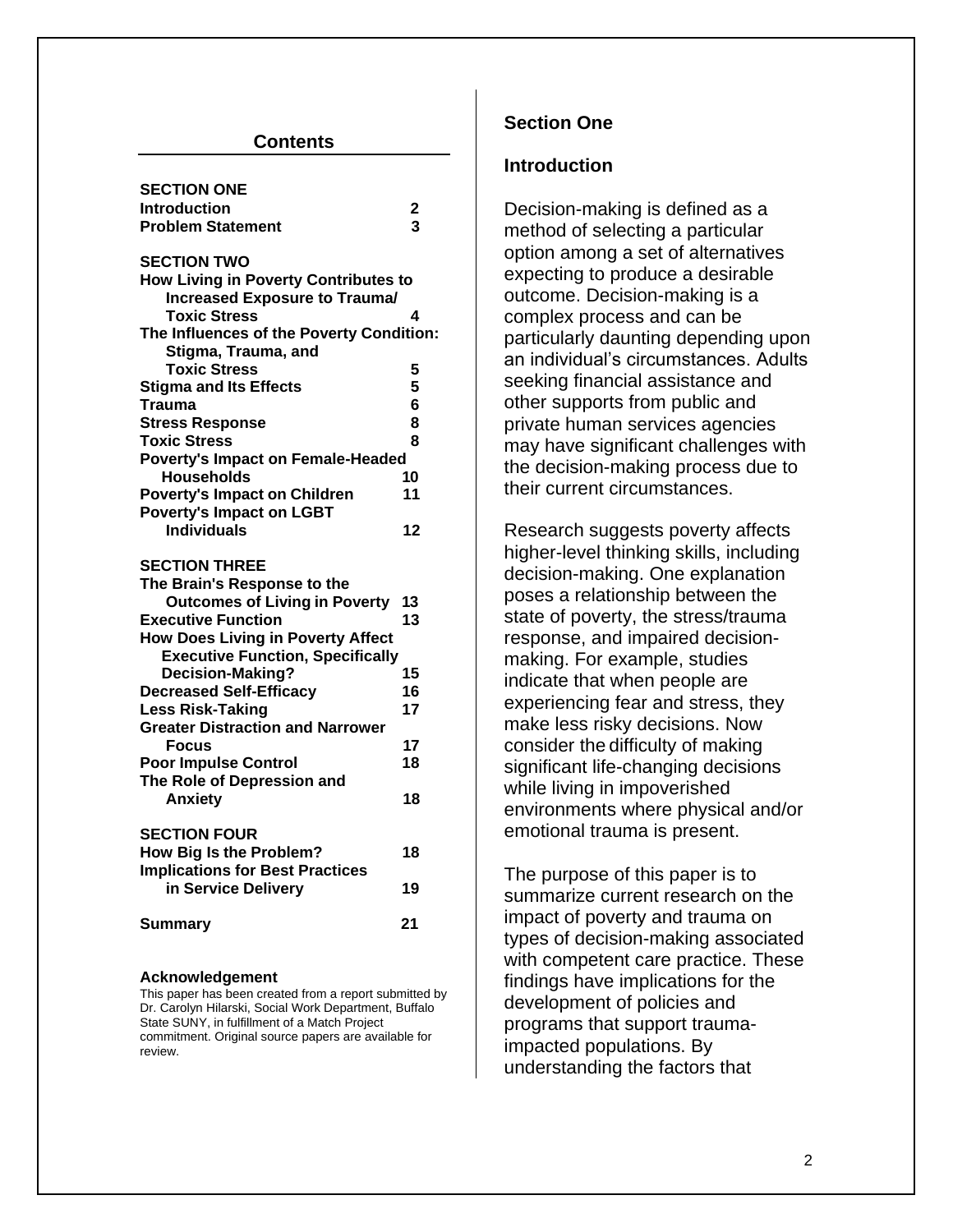impede a client's sound decisionmaking, as well as strategies that enhance a client's ability to make beneficial life decisions, the Office of Temporary and Disability Assistance (OTDA), local Social Services Districts (SSDs), and other providers will be better equipped to develop and deliver successful policies and approaches.

#### <span id="page-3-0"></span>**Problem Statement**

Approximately forty-three million Americans (13.3%) live in poverty (U.S. Census Bureau, 2015). Closer to home, over 3 million New Yorkers (15.7%) live in poverty (New York State Community Action Association, 2017).

Existing programs tasked with helping individuals and families to secure financial independence and escape poverty have arguably produced mixed results. Although extensive research indicates that programs like the Supplemental Nutrition Assistance Program (SNAP) have lifted millions of Americans out of poverty, the percentage of Americans living in deep/extreme poverty (i.e., having household income below half of the poverty line) has increased in the decades since the early 1980s (Sherman et al., 2013).

Moreover, it has become increasingly difficult for those living at or below the poverty line to gain economic independence, due to the increasing demand for postsecondary education among workers performing the kinds of jobs which provide a salary high enough to support a family.

It therefore goes without saying that people without a college degree have a higher unemployment rate than those who do. The challenges facing those with less formal education are exacerbated by increased competition for unskilled jobs and increasingly lower wages for those jobs.

Programs designed to help those living in poverty to secure and sustain financial independence are focused towards expanding employment opportunities. However, available employment opportunities are often low-paying and do not provide enough resources to adequately support a family.

Achieving financial self-sufficiency in today's world requires an individual to navigate a complex environment, using healthy and robust critical thinking skills to make appropriate, life-impacting decisions. For someone experiencing stress on a daily basis because of difficulties associated with obtaining basic resources, these decision-making skills may be compromised (Collins, 2005).

In addition to their economic circumstances, many potential applicants/recipients of Temporary Assistance for Needy Families (TANF) and related assistance programs may have experienced deeply disturbing events or situations (i.e., trauma) which can affect the way they learn, plan, and interact with others. These experiences can have profound implications for client interaction with local and district staff and, ultimately, on their eligibility and participation in a given program.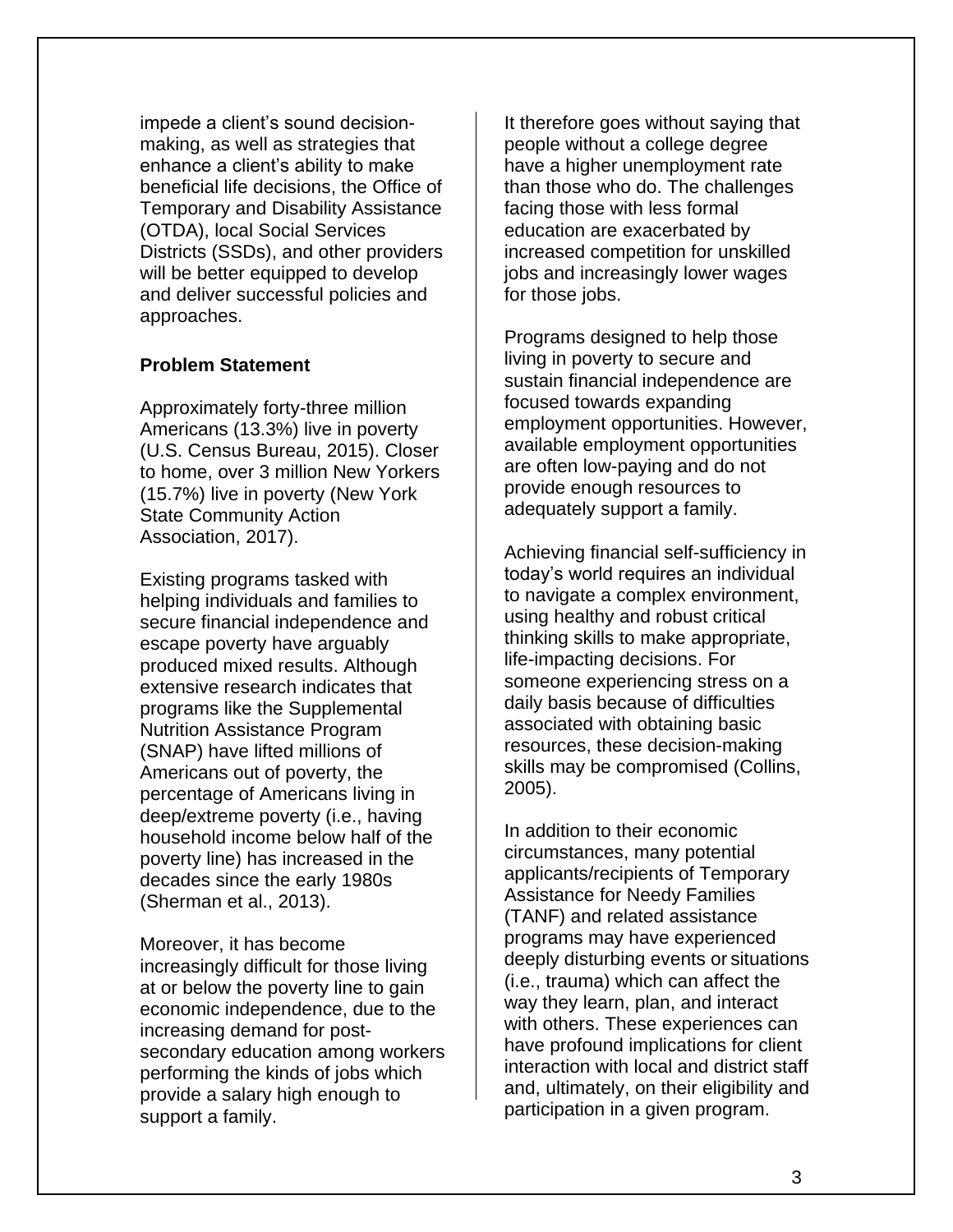#### <span id="page-4-1"></span><span id="page-4-0"></span>**Section Two**

#### **How Living in Poverty Contributes to Increased Exposure to Trauma/Toxic Stress**

Poverty means much more than not having enough money to meet one's needs. It also is characterized by exposure to violence and crime, poor access to health care, and many other life obstacles. Common outcomes from living in poverty include depression, anxiety, toxic stress, and trauma. Individuals living in poverty often experience daily challenges, both obvious (e.g., obtaining basic resources like food) and imperceptible (e.g., negative self-image). A high percentage of poor individuals suffer with major depression and anxiety (Mickelson & Williams, 2008). In a review of depression and low-income women, Lennon et al. (2001) reported that rates of depression among lowincome families are approximately twice those in higher-income families. Poor women, particularly those who have been exposed to traumatic experiences such as childhood abuse, domestic violence, rape, and other criminal behaviors are at even greater risk for mental health problems (Bassuk et al., 1996; Brooks and Buckner, 1996; Miranda and Green, 1999).

Timely recognition of the signs of trauma, toxic stress, and mental health issues by social services staff is critical for effectively helping the individual/family seek and obtain appropriate assistance from the array of programs available through OTDA.

Additional concerns impacting the stress condition include single parenting, and

missing work for illness or childrelated issues (Dermott & Pomati, 2016). What is more, many single parents cannot escape poverty because they cannot afford to further their education. And residing in a highpoverty impact neighborhood, where violence is a chronic condition, further aggravates this situation.

Moreover, people in poverty commonly report significant early childhood adversities, threatening events, and deprivation (Huntington et al, 2005). Among a sample of TANF recipients, 39% reported four or more adverse childhood experiences (e.g., substance use disorder of family member) and high levels of exposure to community violence (Sun et al., 2016).

the poor is important. Social services with an open mind and In addition to all of these challenges, the stress and distress resulting from poverty may be exacerbated by clients' awareness of stigma, including stereotypes and experiences with discrimination. Raising agency staff's awareness of stereotyping and discrimination of workers need to approach each case consciousness of unfounded bias.

Agency staff who are aware of their poverty will be better equipped to serve their clients. own biases about people living in

The current circumstances of those seeking assistance can result in trauma (mental and physical) to the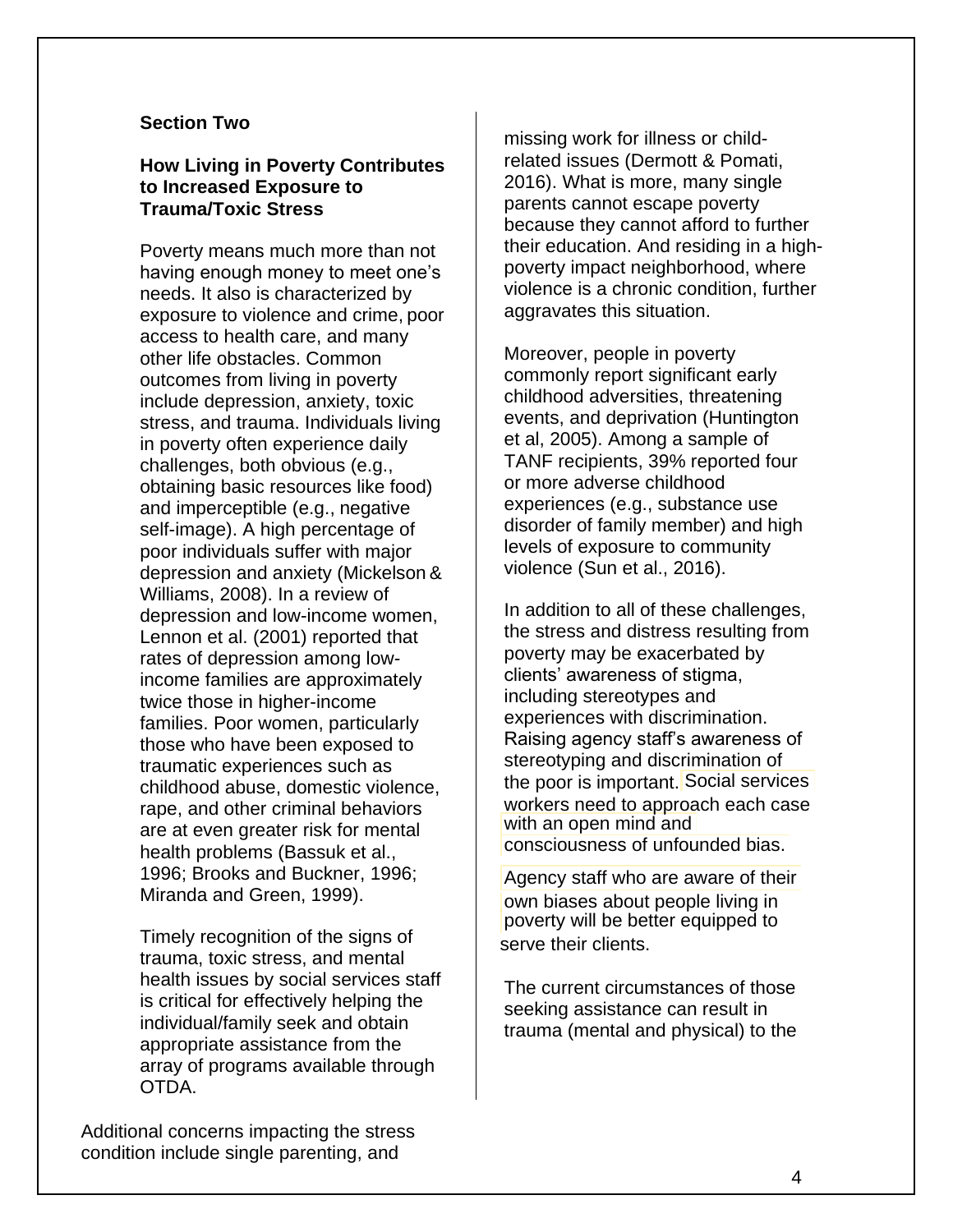individual and/or their family, the experience of stigma, as well as foster an environment of toxic stress. It is against this backdrop that social services staff must understand and be able to use all available tools to help align impacted individuals and families with the programs needed to provide relief to their current situation.

# **The Influences of the Poverty Condition: Stigma, Trauma, and Toxic Stress**

# **Stigma and Its Effects**

*Social stigma*. Social stigma is defined as being stereotyped, experiencing prejudice, and oppression or discrimination. People experience social stigma based on traits or conditions such as minority status, sexual preference, mental illness, overweight/obesity, and poverty. Negative societal attitudes toward people with these traits or conditions are widespread (Walker & Chase, 2016). For example, one person receiving benefits reported, "*People think the poor are lazy, incompetent, and uncaring and that is why we don't have steady jobs. Actually, it is easy to be fired from a job, especially when you work more than one. If a co-worker does not show up, you are often expected to take the shift. If you have a second job and share that you are not able to cover the absent colleague, losing your job might be the consequence.*"

*"People think the poor are lazy, incompetent, and uncaring and that is why we don't have steady jobs*."

*Self-Stigma***.** Another type of stigma, self-stigma, represents an internalization of society's views of one's traits or condition (Mickelson & Williams, 2008). Self-stigma has been described as shame-based acceptance of society's views. Indeed, the shame of poverty appears to be universal (Walker et al., 2013). Shame is a powerful emotion and the result of a negative assessment of oneself compared to one's expectations and the imagined expectations of others (Chase & Walker, 2013).

Both social and self-stigma exert an influence on people's behavior and experiences, such as their ability to maintain social relationships, attain life goals, and seek and adhere to treatment or assistance.

*Maintaining relationships.* Stigma can act as a barrier to obtaining and maintaining social relationships. For example, people with mental illness have reported that once their mental illness was disclosed, they frequently experienced social rejection and avoidance by others (Wahl, 2012). Similarly, the social networks of poor people have been described as small, isolated and comprised of others who also are poor (e.g., Cattell, 2001). Agency staff can benefit from understanding stigma and its implications for their clients' social world, including their social networks and access to social support.

*Attainment of life goals.* Poor people who apply stereotypes to themselves are likely to have a negative self-concept. Specifically,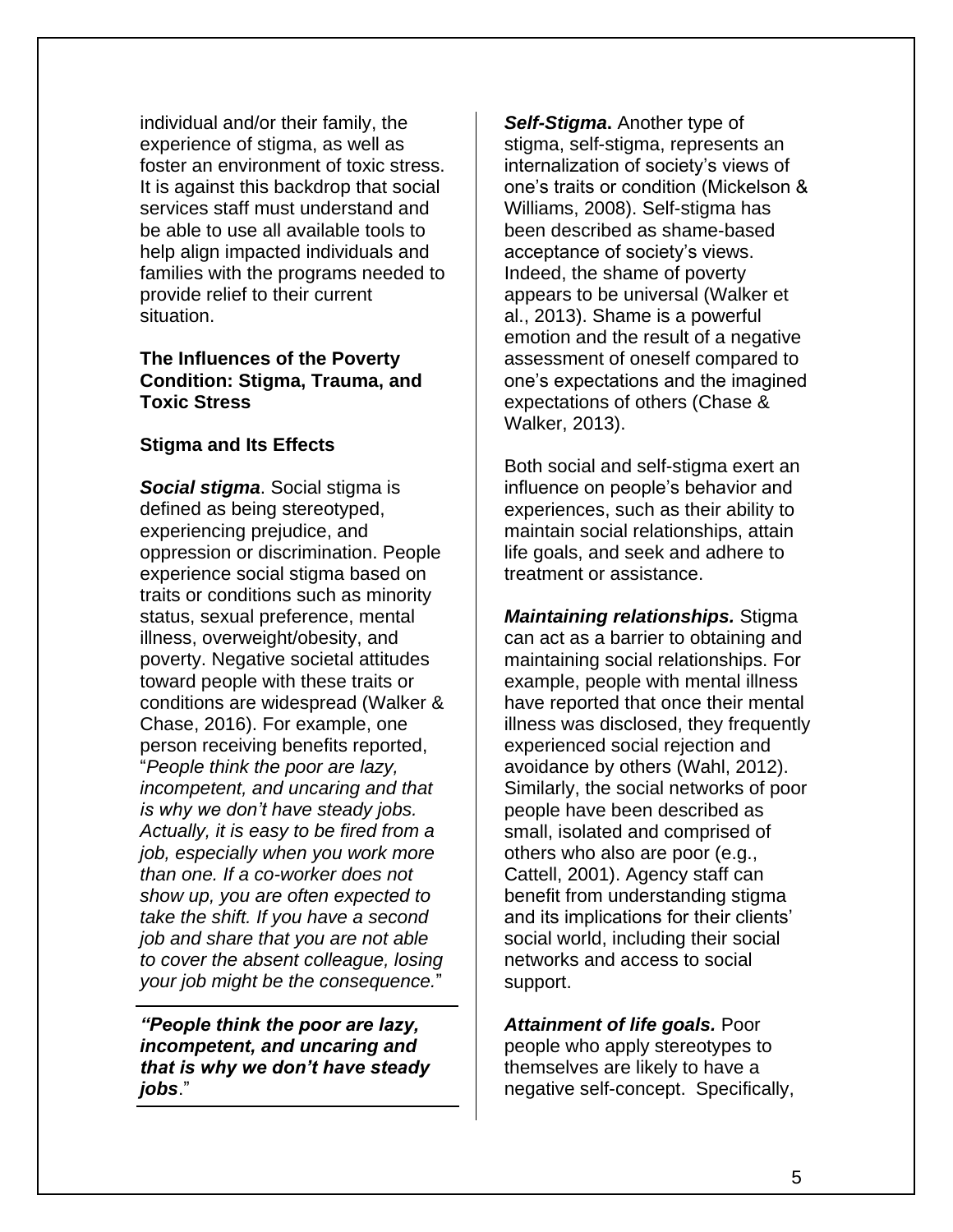self-stigma has been associated with low self-esteem and self-efficacy (people's sense of mastery or power), both of which are critical to the pursuit of life goals (Corrigan et al., 2009). One consequence is what researchers call the "why try" effect. To illustrate, "*My landlord doesn't want to hear that my minimum wage work hours were cut at the last minute with no time to look for another job. He accuses me of not trying hard enough to pay my rent. I sit and wonder why I bother to work when it gets me nowhere."*

*"I sit and wonder why I bother to work when it gets me nowhere."*

Social services agencies serving the poor can counter self-stigma and its effects on the pursuit of goals by implementing policies, programs and procedures designed to empower the people they serve.

*Seeking help.* Stigma can serve as an obstacle to seeking help. One reason is that the stigmatized individual wants to avoid being identified as a member of the stigmatized group. Individuals with mental illness who report higher perceived stigma are less likely to seek treatment and even when they do, they are less likely to adhere to treatment (e.g., Sirey et al., 2001).

Similarly, self-stigma may play a role in the decision to use public assistance programs. "Claims stigma" is the stigma in the process of claiming benefits, arising from the lack of privacy involved, demeaning experience of long waits, and the feeling

of being looked down upon by social services staff (Baumberg, 2016). In a recent British study, 20% of those surveyed agreed that people should feel ashamed to claim at least one benefit (Baumberg, 2016). More than half (58%) disagreed with the statement "People are generally treated with respect when they claim benefits." When asked whether "feeling ashamed" would make them less likely to claim benefits if they were needy and eligible, 27% said that it would.

Implications of these findings include a need to make the benefits system "more respectful" and less stigmatizing (Baumberg, 2016). In New York State, for every 100 families in poverty, 40 families received TANF cash assistance in 2014-15 (Floyd et al., 2017). Although this rate compares favorably to that of other states, a large proportion of New York families in poverty do not receive benefits for which they may be eligible. Among other factors, "claims stigma" may help explain low participation rates.

# **Trauma**

In addition to experiencing stigma, people living in poverty may have experienced or be experiencing trauma. Trauma, according to the Substance Abuse and Mental Health Services Administration (SAMHSA), refers to experiences that can cause intense physical and psychological stress, after effects, and related behaviors. The majority of people experience few problems after enduring a traumatic event. Some will have short-term symptoms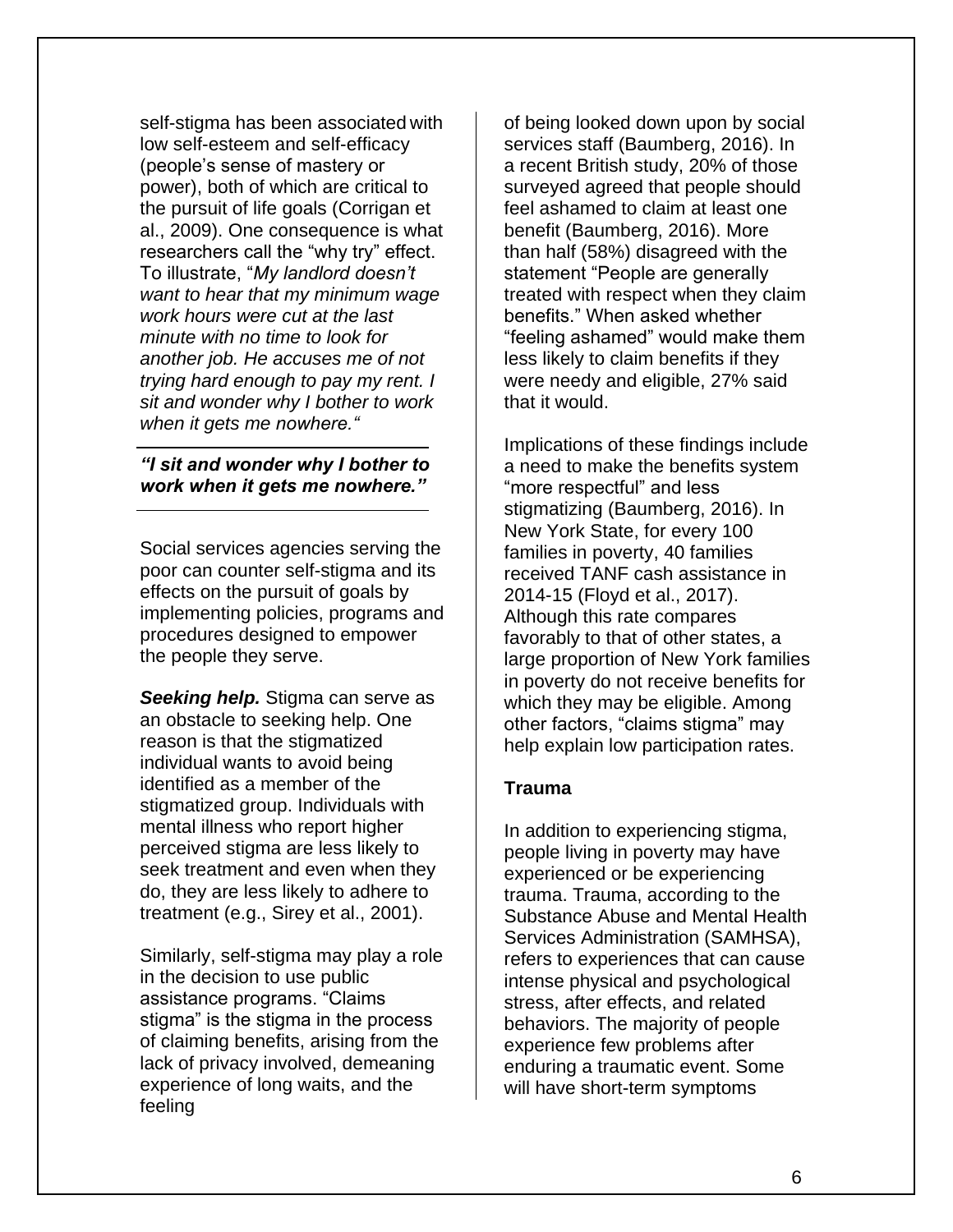lasting a few days or weeks, but will recover quickly. However, others will suffer longer term changes in mood, behavior, and how they interact with others and the world around them (U.S. Department of Health and Human Services, n.d.).

In discussing trauma, we begin with historical trauma (also known as multigenerational trauma), as experienced by a specific cultural, racial, or ethnic group. It is related to major events such as slavery, the Holocaust, forced migration, and the violent colonization of Native Americans (Sotero, 2006).

While many people in these affected cultural, racial, and ethnic groups will not experience any effects of historical trauma, others may experience poor overall physical and behavioral health, including low selfesteem, depression, self- destructive behavior, marked propensity for violent or aggressive behavior, substance use disorders, and high rates of suicide and cardiovascular disease. Acute problems of domestic violence or alcohol use that are not directly linked to historical trauma may be exacerbated by living in a community with unaddressed grief and behavioral health needs (Sotero, 2006).

Parents' experience of trauma may disrupt effective parenting skills and contribute to behavior problems in children. Compounding this familial or intergenerational trauma, historical trauma often involves the additional challenge of a damaged cultural identity (Sotero, 2006).

Trauma can arise from a single event, multiple events, or a set of circumstances. Natural events, such as a tornado, can be experienced as traumatic, as well as man-made events such as witnessing violence. Note that more than 33% of youth exposed to community violence will experience Post Traumatic Stress Disorder (PTSD), while seventy percent (70%) of adults in the U.S have experienced some type of traumatic event at least once in their lives. That equates to 223.4 million people.

Traumatic events can be physically and/or emotionally harmful to an individual. Reaction to a perceived stress is a complex phenomenon that includes intellectual, emotional, physiological, and behavioral responses. In adults, traumatic experiences can also affect the brain, leading to behavioral issues such as difficulty regulating emotions, sleep disorders, and changes in thought processes.

While trauma can have lasting effects (e.g., PTSD), in most cases it does not. However, for those who have experienced trauma, trauma can lead to the view that no place or situation is safe, prompting a sense of vulnerability and fear. A perception of danger triggers a "fight or flight" brain response and interpretation of the current situation as a crisis (Dulmus & Hilarski, 2003).

Social services staff can better understand present-day reactions to events in the context of individual trauma narratives. Instead of focusing on "What's wrong with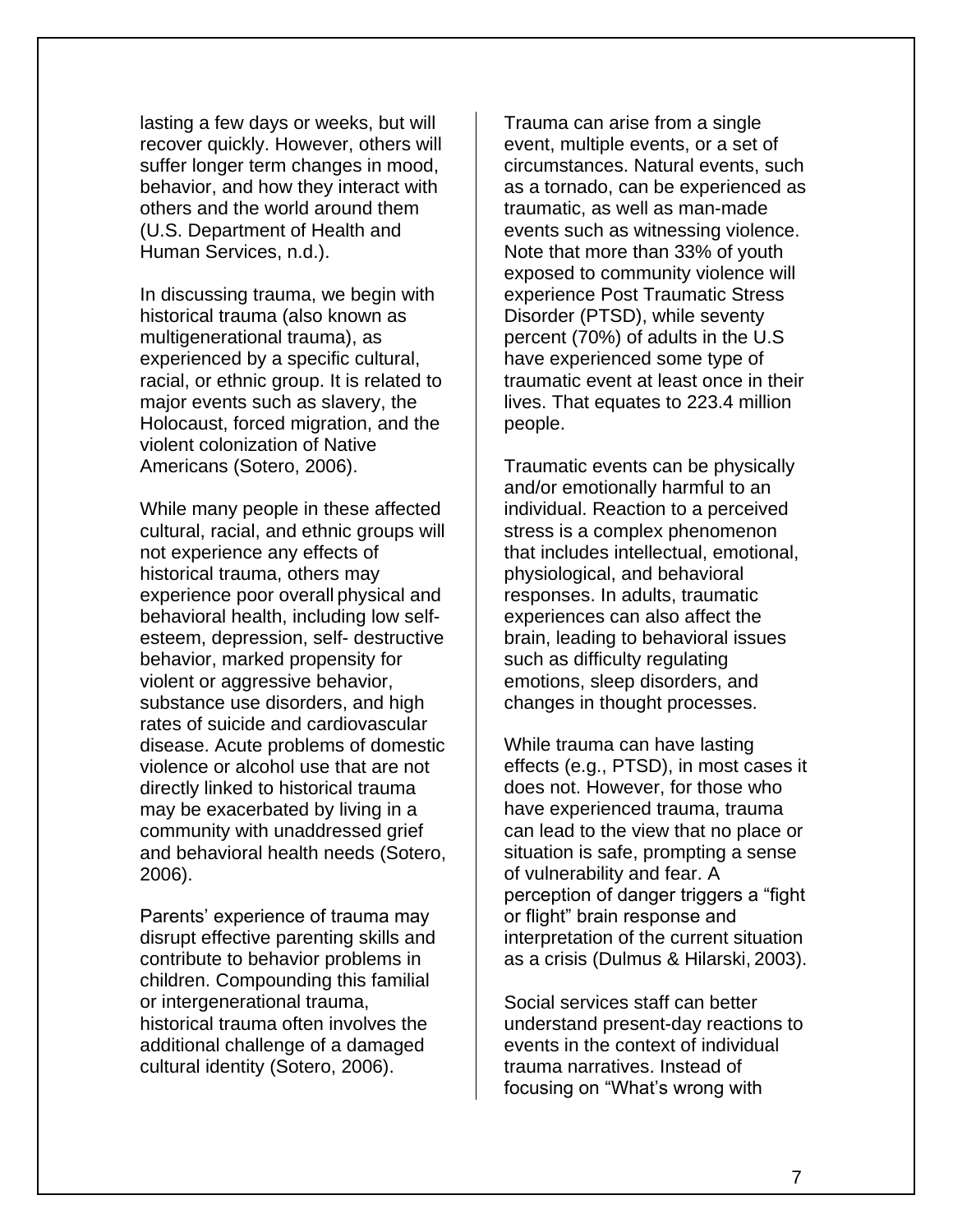you?" a trauma-informed approach asks "What has happened to you?" Because trauma-related events may have occurred in the context of service provision, it is also important to be mindful of a potential lack of trust in government-funded services, in research, and in health and mental health care (U.S. Department of Health and Human Services, n.d.).

To build trust, agency staff should be respectful, cognizant of different reactions to traumatic events within communities, and focus on community strengths and resilience. With the understanding that all communities are unique, with distinct cultural norms and belief systems, social services staff will be wellpositioned to support those they serve. By being mindful of the effects of stigma, the lingering effects of trauma\toxic stress, and distrust of majority groups or government programs, local district staff can more readily deliver programs to reduce family stress, child abuse and neglect, problematic substance use, unemployment, and mental health challenges.

# **Stress Response**

A stress response is the result of an individual's perception of an event or circumstance as traumatic. Occasional and brief stress responses are a normal part of healthy development (Franke, 2014). However, a stress response can influence biopsychosocial systems, with the level of systemic impact being dependent upon the perceived level of stress and whether it is chronic.

When a person encounters a challenge, problem, or threat, it causes stress hormones to trigger a cascade of physiological changes in systems throughout the person's body. Elevated levels of the stress hormone cortisol signal that the body is ready to respond to threat or danger. When stress is continuous, however, chronically high levels of cortisol ultimately disrupt almost all of the body's processes, increasing one's risk for numerous health problems, including anxiety, depression, and heart disease.

Among those living in poverty, stressors tend to be chronic, toxic, severe, and long term (Broussard et al., 2012). Examples of such stressors include, but are not limited to, food insecurity, homelessness, housing instability, neighborhood violence, and unemployment. As a result, a stress response can be triggered by losing a job or not being able to pay a heating bill, collect child support, or secure safe or adequate housing.

A common consequence of the poverty condition is a stress/trauma response from anticipating that needed resources will be withheld and/or expecting to be treated in an offensive manner (Mickelson & Williams, 2008).

Currently, OTDA has existing programs to address many causes of stress response, in addition to basic human needs, such as TANF, SNAP, Home Energy Assistance Program (HEAP), Temporary Assistance (TA), Child Support Services, Housing and Support Services, and Fair Hearings.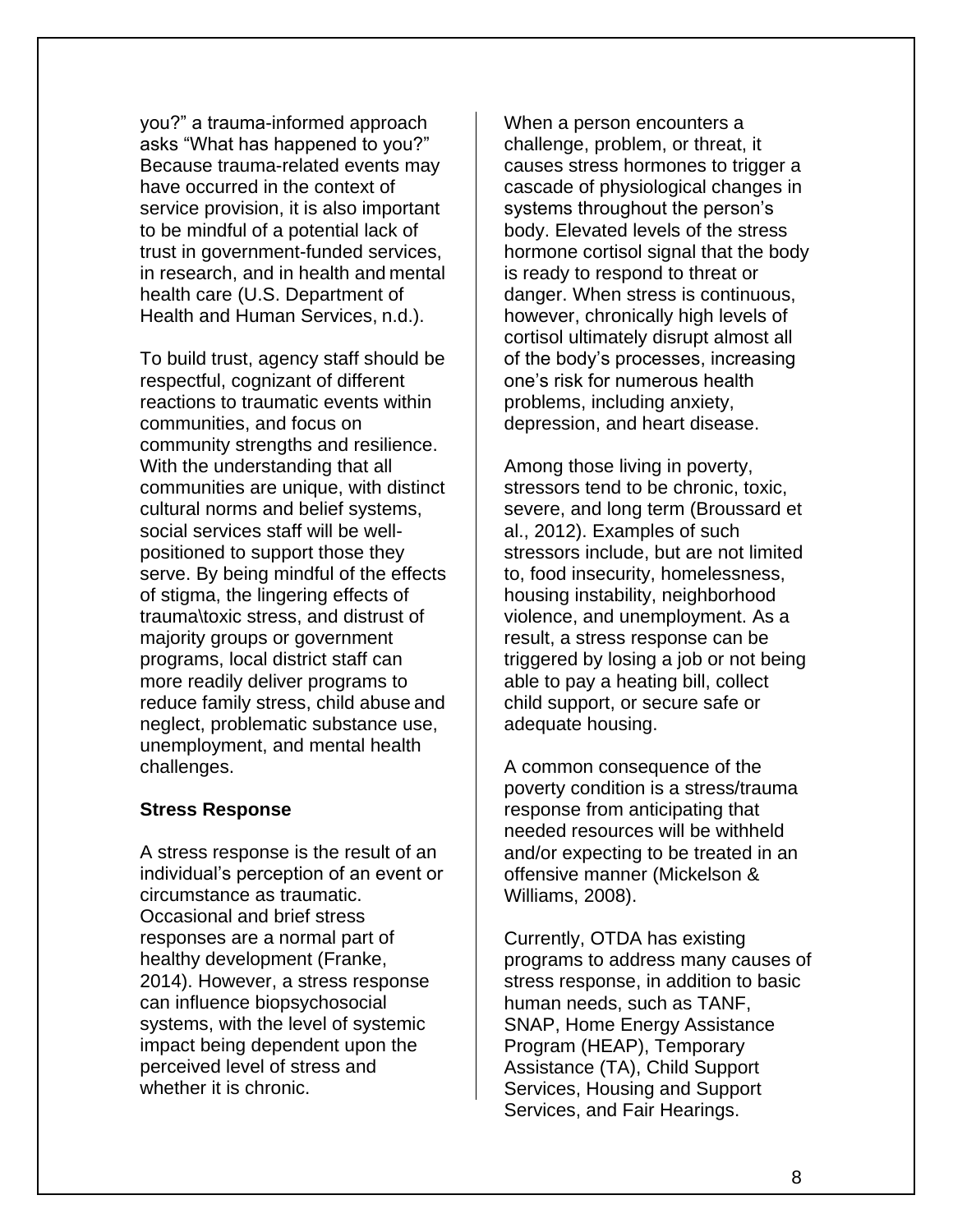## <span id="page-9-0"></span>**Toxic Stress**

Toxic stress, unlike occasional and brief stress that everyone experiences, often affects clients of social services programs. This type of stress is prolonged, severe, or chronic and can cause significant problems with health and development (Franke, 2014; Center on the Developing Child, n.d.). Indeed, in a study of over 700 U.S. adults, people with lower income and education had higher evening cortisol levels, reflecting chronic stress (Cohen et al, 2006).

Toxic stress has long-lasting negative consequences for cognitive functioning, behavioral health, immune functioning, and physical health (Hamoudi et al., 2015). Specifically, this type of stress can increase health risks, including risk of heart disease, mental illnesses such as depression and anxiety, and substance use disorders.

Among the stressors likely to cause adverse reactions are potentially traumatic events such as exposure to violence (especially recurring violence such as child abuse or domestic violence, or threats of violence in neighborhoods with high rates of violent crime and experiences of war, terrorism, or natural disasters). Even chronic stressors like low-income families' insecurity about basic needs such as housing, food, home energy, or medicines, though not traumatic, may be associated with problems in functioning (Hamoudi et al., 2015). The more chronic the economic hardship, the greater the likelihood of mental health issues, like low selfesteem, anxiety, and depression, which further influence the poverty state.

Toxic stress is a factor in the lives of many people served by social services programs, and is often linked to the social and economic disadvantages that many social services programs are designed to address.

By adopting a trauma-informed approach, social services programs such as SNAP, HEAP, TA, and employment and training services, address issues such as homelessness, food insecurity, and employment. By doing so, they can help mitigate toxic stress. Specifically, these programs can create change in the types of conditions which trigger severe, chronic stress. They can also provide a source of social and emotional support. This paradigm shift acknowledges how trauma and toxic stress impact brain development, and puts clients' seemingly maladaptive behaviors and destructive thinking patterns into context. By better understanding their clients, social services workers can be more empathic and supportive and avoid added stress for clients. They can also avoid retraumatizing them.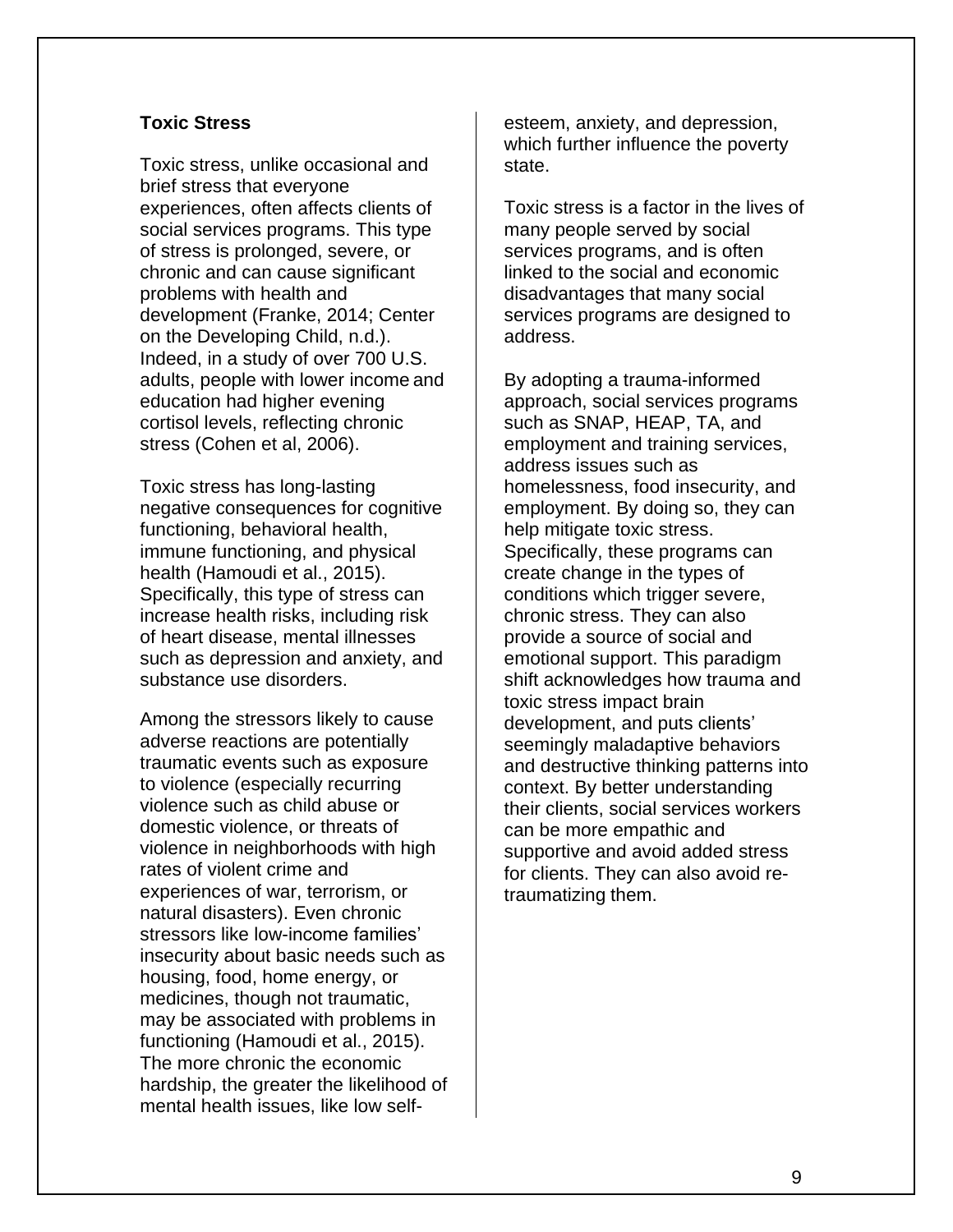In sum, trauma-informed services can help reduce the burden on clients and encourage them to participate in services. It may also foster supports that can be beneficial in mitigating toxic stress (U.S. Dept. of Health and Human Services, n.d.).

#### <span id="page-10-0"></span>**Poverty's Impact on Female-Headed Households**

One in three women in the U.S. are living in poverty or "teetering on its brink" (The Shriver Report, 2014): a figure which translates to 42 million women and their 28 million children. Women disproportionately live in poverty and experience poverty- related stress/trauma from several fronts. Often they are lacking adequate and nutritious food, adequate and affordable housing, and reliable transportation, to name just a few challenges. They may have limited education and lack the resources to further their education or training. They may feel isolated, victimized, and discriminated against (Broussard et al., 2012). Across research studies, low income or poverty is the most commonly identified risk factor for domestic violence (Michalski, 2004).

As of late 2016, 38.4% of New York State households headed by women with children present lived in poverty. Presently, women in New York State with a high school diploma have a median annual earnings of \$24,140: \$10,911 less than their male counterparts (New York State Community Action Association, 2017). Moreover, poverty rates and income vary by racial/ethnic group, leaving single minority mothers

particularly vulnerable to the negative effects of poverty.

Employment stress is high for poor single mothers because most work part-time, low-paying jobs with little to no benefits or flexibility (Rice, 2001). Nearly two-thirds of the minimum wage workers in the U.S. are women. Despite the recent minimum wage increase in New York State, research suggests that minimum wage alone is not sufficient "to lift a family of three out of poverty and it falls far short of the income needed to achieve a modest standard of living" (i.e., selfsufficiency; Schuyler Center for Analysis and Advocacy, 2016). One recent report suggests that a fulltime minimum wage worker earns only 61% of the poverty line for a family of four (Sherman et al., 2013).

Most minimum wage workers receive no paid sick days (The Shriver Report, 2014). Nearly all (96%). And yet, single mothers say paid leave is the workplace policy that would help them the most (The Shriver Report, 2014).

High quality, affordable child care is critical for a single mother's ability to work and provide for her family. Child care costs in New York State are among the highest in the nation (Pathways to Progress, 2010). A high percentage of poor mothers suffer with major depression (Mickelson & Williams, 2008), particularly minority women. In a study of low-income, single, African-American mothers, 40% reported depressive symptoms consistent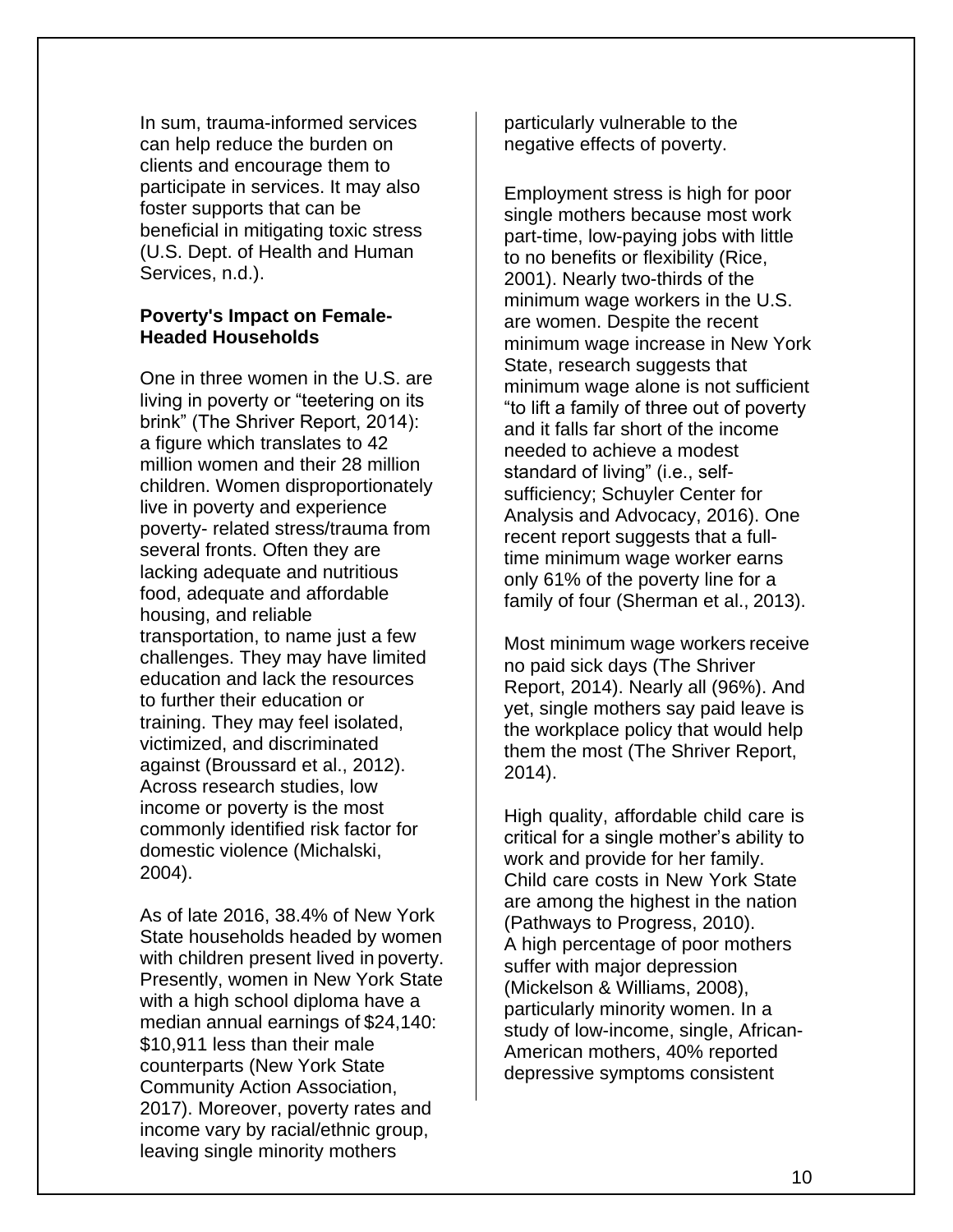with clinical depression (Coiro, 2001). Women who reported more life stressors also reported more depressive symptoms. In a study of rural single mothers, employment buffered the negative effects of financial stress, childcare stress, and rural residence stress (Turner, 2007).

Social services programs such as TANF and Housing and Support Services are designed to address the conditions of poverty in an effort to improve maternal- and child wellbeing, prepare low-income individuals for the workforce, and help families gain economic selfsufficiency. Women have accessed these programs in large numbers as evidenced in a recent study of Pennsylvania families receiving TANF, nearly all of whom were headed by unmarried women (Sun et al., 2016). By addressing training and employment issues, programs such as TANF play an important role in improving their clients' mental health.

# <span id="page-11-0"></span>**Poverty's Impact on Children**

In New York State, there are just over 4 million children under age 18. Nearly 1 million (22.1%) of them live in poverty (Schuyler Center for Analysis and Advocacy, 2016). As in the U.S., a disproportionate number of minority children in New York State, are poor. For example, about one-third (32%) of African-American children in New York State live in poverty, compared to 14% of non-Hispanic White children.

The trauma and chronic stress of growing up in poverty are toxic to children. Although research is ongoing, there is some evidence that toxic stress in children and adolescents may make it more difficult for youth to learn effective self-regulation, posing challenges for educational, occupational, and relationship development into adulthood, as well as health (Murray et al., 2014). Thus, childhood poverty leads to a broad range of negative outcomes for children.

Indeed, research has found a positive relationship between the number of "adverse childhood experiences" (ACEs; e.g., parental substance use or incarceration) and subsequent health problems (The Shriver Report, 2014). Children who experience four or more ACEs are two to four times more likely to suffer from chronic obstructive pulmonary disease, hepatitis, depression, and ischemic heart disease as adults (The Shriver Report, 2014).

One way poverty impacts children is through parenting. Using nationally representative data, Pachter et al. (2006) found that chronic poverty was associated with ineffective parenting (e.g., less parental responsiveness, more physical punishment), which in turn was directly related to 6-9 year old children's behavior problems across racial/ethnic groups. Moreover, maternal depression (which also affects parenting behaviors) contributed to child behavior problems. Developmental psychologists (Baumrind, 1966; Maccoby & Martin, 1983) have identified four distinct parenting styles: *permissive*, *neglectful*,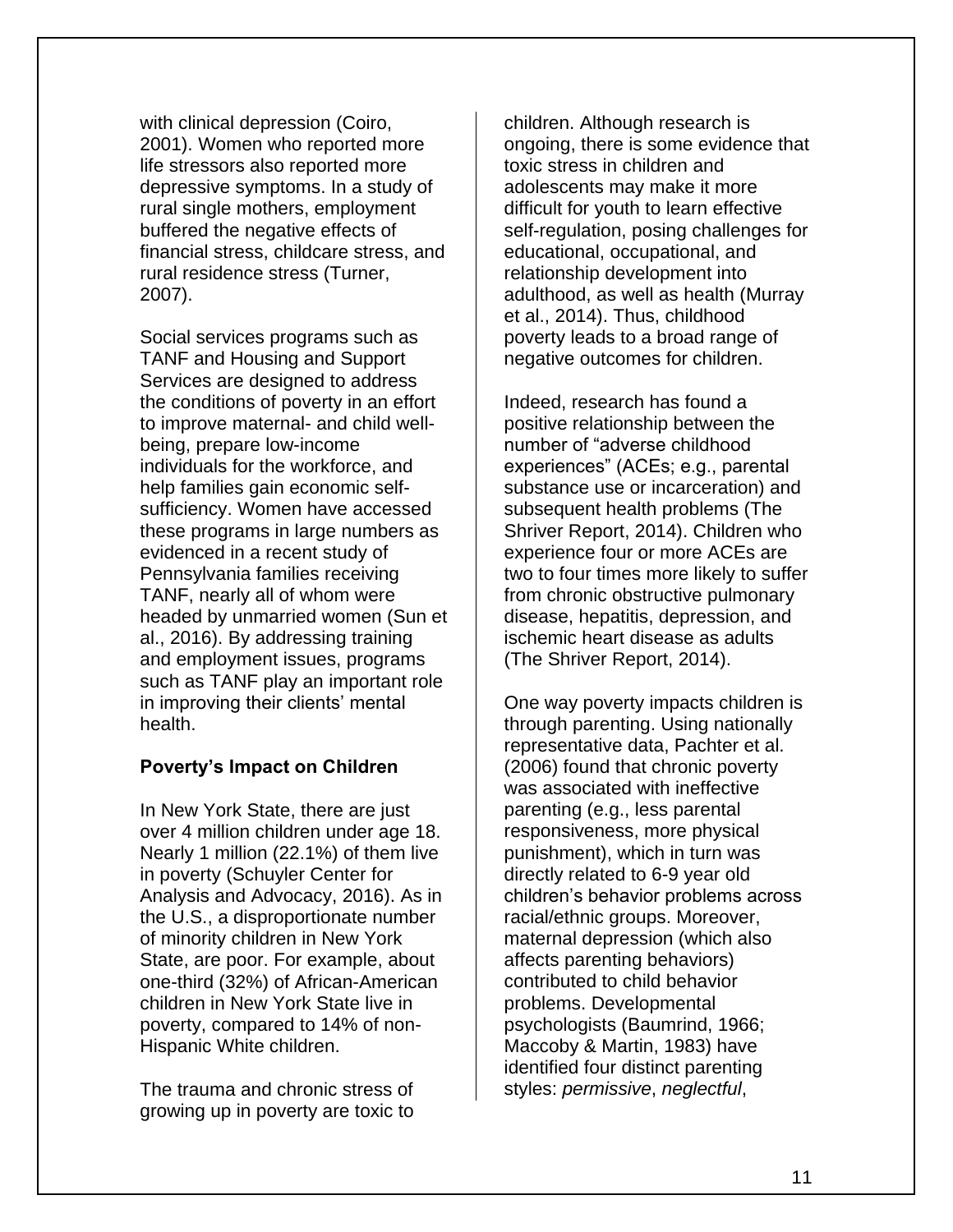*authoritarian* and *authoritative*. Briefly, research has demonstrated that the *authoritative* parenting style (i.e., firm, loving, kind) leads to the best child outcomes. However, parents consumed by the stressors of poverty may display rigid or *authoritaria*n parenting, demanding that their children obey rules, with no negotiation, and using punishment instead of pre-arranged consequences.

Thus, a combination of limited resources, social stigma experiences, and less effective parenting can be detrimental to children growing up in poverty. These children are susceptible to lower overall academic performance, legal issues, teen pregnancy, and difficulty attaining financial stability in adulthood, thus perpetuating the cycle of poverty.

# **Poverty's Impact on the lesbian, bisexual, and transgender (LGBT) Individuals**

In order to provide lesbian, gay, bisexual, and transgender (LGBT) identified individuals with services that are trauma-informed, it is helpful to be aware of the unique challenges commonly experienced by these individuals and how trauma impacts them on psychological and economic dimensions. Stigma, discrimination, and violence are experienced disproportionately by members of the LGBT population. This has been shown to have an impact on the educational and social experiences of students throughout their academic career. 23% of LGBT high school students reported harassment compared to 12% of students who identified as

heterosexual (GLSEN National School Climate Survey, 2011).

Additionally, LGBT students reported lower average GPA's and a higher number of skipped classes. Data also indicates that LGBT college students report harassment more frequently than heterosexual students, and that their educational outcomes are adversely impacted by feeling unsafe in the campus environment (Campus Pride State of Higher Education For Lesbian, Gay, Bisexual & Transgender People Rankin, Weber, Blumenfeld, Frazer, 2010). These students are more likely to drop out of college, which has a direct impact on their employment prospects and financial security.

reported losing a job due to bias, violence in the workplace. One in Transgender individuals commonly experience harassment and and 3 out of 4 have reported experiencing harassment and physical and sexual violence. 1 in 5 has reported experiencing homelessness and 1 in 10 indicated having been evicted because of gender identity. Being stigmatized and rejected by family commonly leads to homelessness for LGBT youth. It is estimated that, of the 1.6 million homeless youth in the U.S., up to 40% are LGBT (web resource National Center for Transgender Equality). four transgender individuals have

The mindful use of language is an essential component when designing trauma-informed services that are sensitive to, and respectful and inclusive of, LGBT individuals.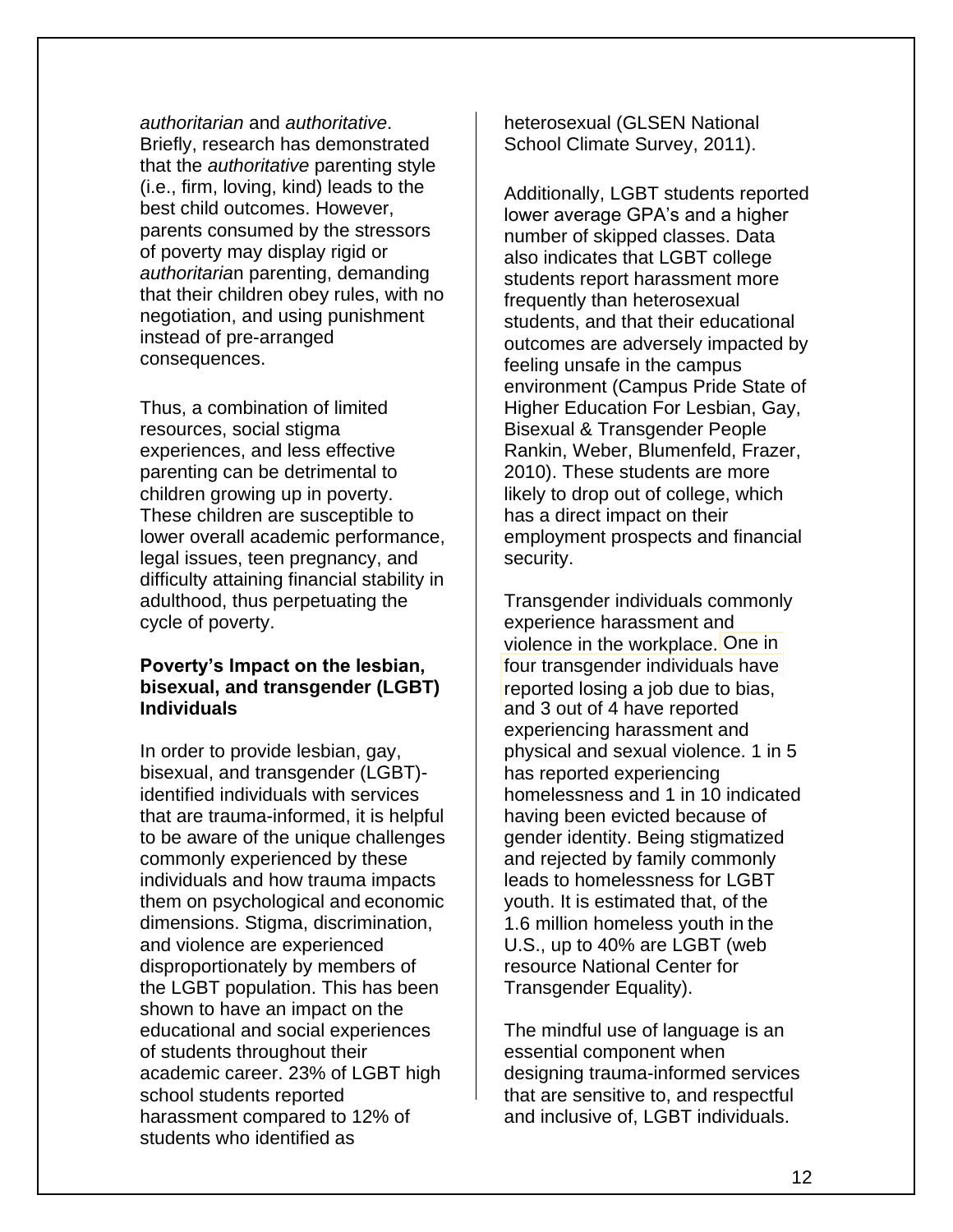Intake forms, for example, should include open-ended options for clients to self-identify gender and sexual orientation. There should be spaces for both legal name and preferred name. In addition, LGBT clients should be asked what pronouns they use to refer to themselves, and all those who interact with them (support staff included) should use the pronouns indicated.

Having a basic familiarity with and understanding of LGBT-related terminology is important: an LGBTspecific term should not be used unless an individual has indicated their identification with a particular term or label.

Any professional interacting with LGBT clients can benefit from an understanding of the traumatic impact and implications of societal, cultural, and institutional stigma, prejudice, and discrimination for LGBT individuals. Specialized training to screen for intimate partner violence is recommended as well.

Trauma – commonly experienced in the form of bullying, harassment, and violence – has implications for mental health, and increases risk for depression and health-risk behaviors. For that reason, any LGBT-identified client seeking services should be assessed for safety.

# <span id="page-13-0"></span>**Section Three**

# <span id="page-13-1"></span>**The Brain's Response to the Outcomes of Living in Poverty**

Living in poverty and experiencing the related toxic stress affects the brain (see diagram). For example, the prefrontal cortex of the brain solves problems, sets goals, and chooses strategies. It works with the limbic system (which handles the storage of emotional memory) and the hippocampus (which coordinates memory and its emotional context).

When the limbic system is overwhelmed with fear, cortisol is activated and released, which mobilizes the prefrontal cortex to engage in behaviors that protect the body. Should this stress response become chronic, hypervigilance or an overreaction to danger can occur, hindering the prefrontal cortex's ability to solve problems and set goals.

Additionally, chronic stress and related anxiety reduces the brain's ability to retrieve memory, which can impact decision-making.

# <span id="page-13-2"></span>**Executive Function**

Executive function or self-regulation serves as the foundation for life-long functioning in such areas as critical thinking and problem-solving, planning, decision-making and executing tasks. Executive function abilities are the building blocks for a range of important skills. These skills mature at different rates and develop over time (Diamond, 2013; Jones et al., 2016; Zelazo et al., 2016).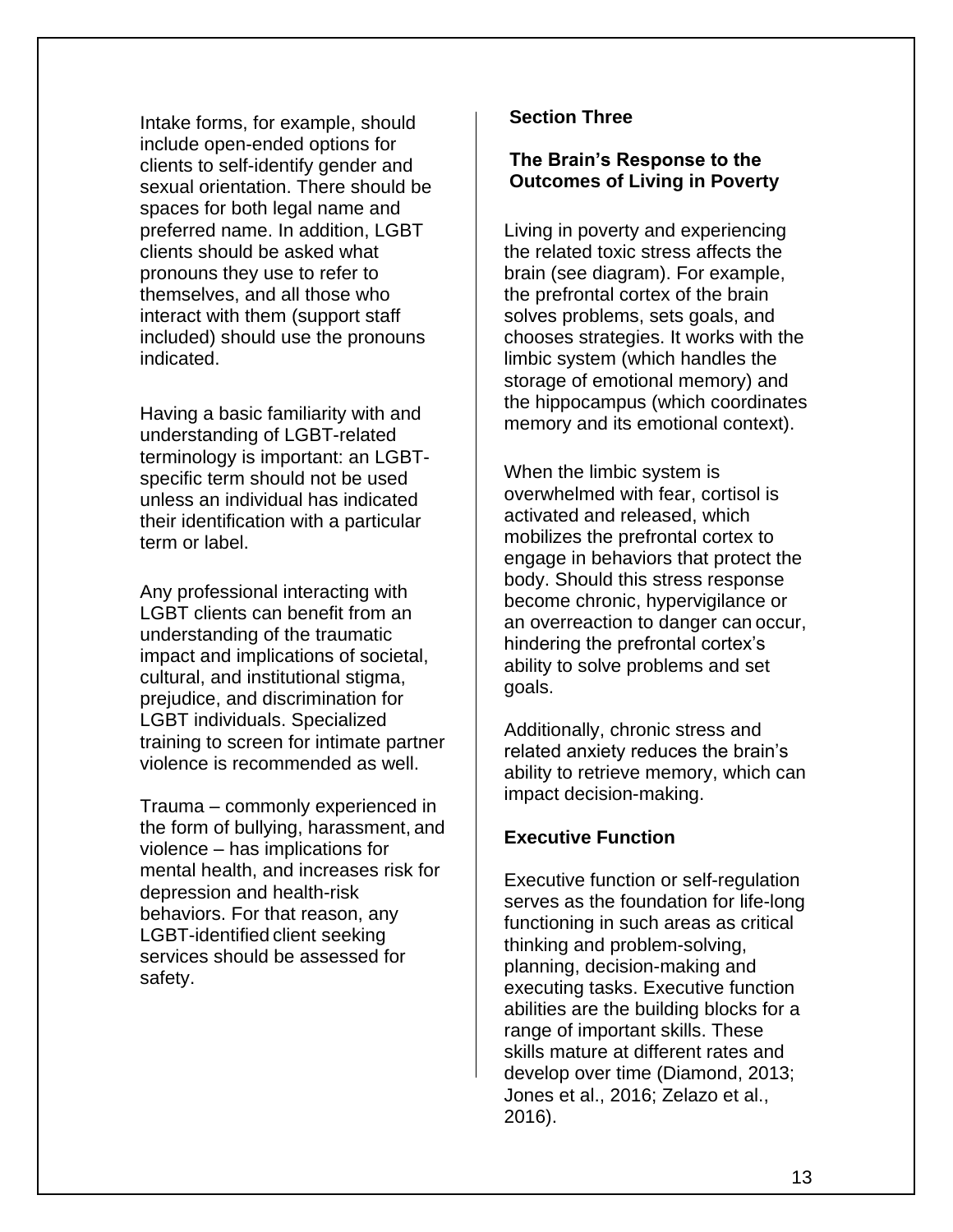Center on the Developing Child<br>HARVARD UNIVERSITY



To better understand executive function, think of a person's brain as a control tower at a busy airport. The planes landing and taking off, and the support systems on the ground, all demand the controller's full attention to maintain air traffic and avoid a crash. Similarly, our brain's executive function regulates the flow of information, our ability to pay attention, plan ahead, make decisions, and remember and follow rules. Effective mastery of these skills helps us manage stress and avoid mental collisions along the way (Palix Foundation, 2014).

A wide range of activities require executive function skills, and targeted interventions may foster these skills. These include programs to train working memory, mindfulness programs to help address focus and attention, facilitating task completion by providing routine structure and organization, and coaching to motivate behavior (Diamond, 2013; Murray et al., 2014; Zelazo et al., 2016). That being said, it is important to

carefully consider how executive function and other regulation-related skills are defined and measured in research and evaluation: programs that improve one specific skill will not necessarily lead to improvements in other related skills (Jones et al., 2016).

Working memory and self-control are among the first set of executive functions to develop (typically during early childhood), setting the stage for the capacity to focus attention and perform goal-directed behavior during the pre-teen years. These two functions also provide the basis for better planning and refined goaldirected behavior during adolescence and more efficient problem-solving, decision-making, and cognitive flexibility in adulthood.

Executive function impacts people's ability to succeed in the workforce, in educational attainment, and in personal relationships (TANF Directors Meeting, 2016).

Understanding executive function is important because it is critical for complex behaviors, such as working toward goals, time management, solving problems, critical thinking, and decision-making. The three primary components of executive function are: (1) attention shifting/flexibility (i.e., ability to adjust to changing demands); (2) working memory (i.e., short-term memory); and (3) inhibitory control (managing impulses, thinking before we act). Scientific research has indicated that the experience of trauma, or generally speaking, chronic stress, can negatively affect executive function.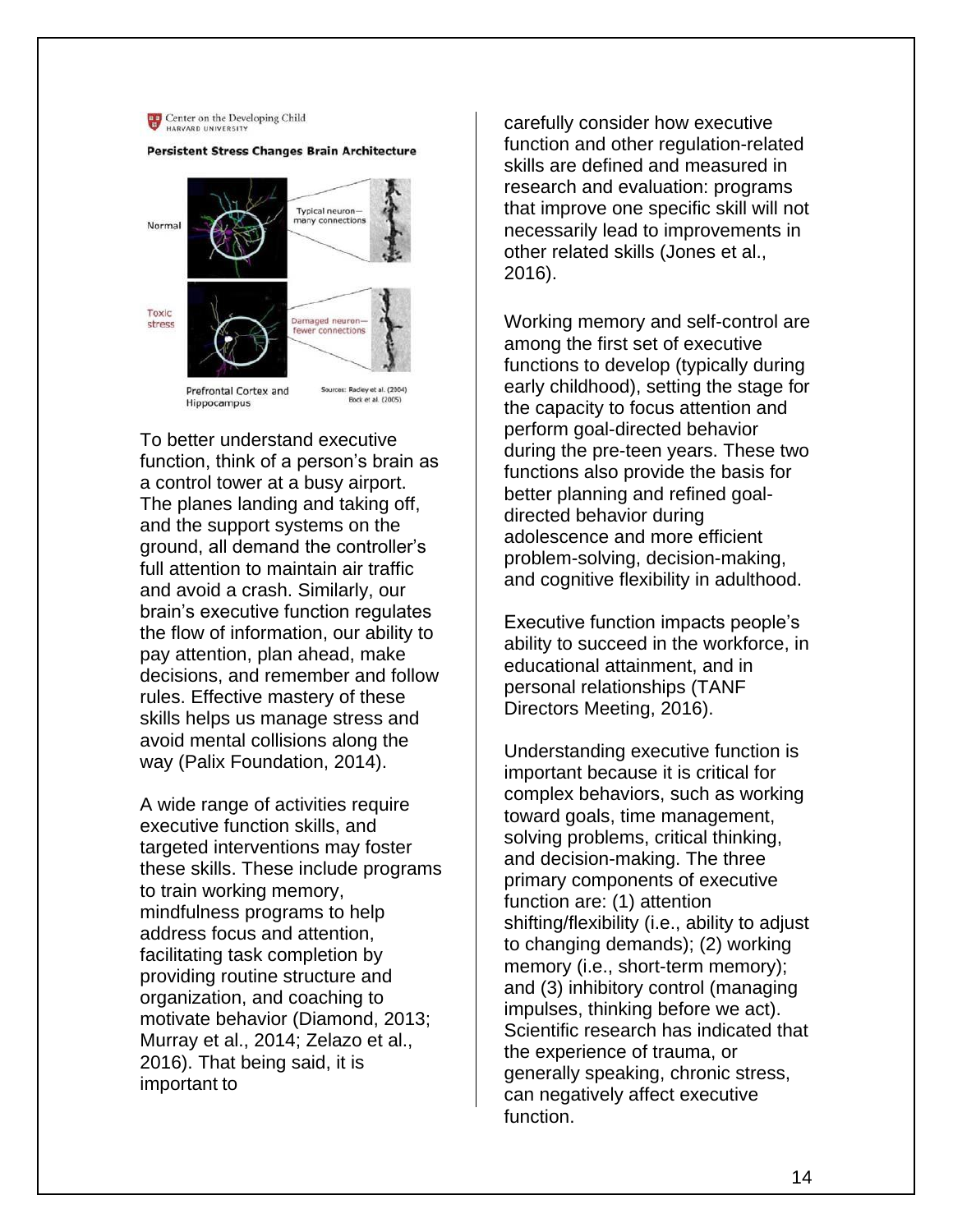First, the experience of trauma, especially when it is prolonged, can disrupt executive function skills. Children who have experienced prolonged or pronounced stress and adversity may struggle more than other children to regulate their thoughts, feelings, and behaviors (Murray et al., 2014; Zelazo et al., 2016). Severe childhood stress appears to have lasting effects, with associated executive function or self-regulation-specific difficulties continuing into adulthood. In addition, adolescents who report having experienced trauma, such as maltreatment or exposure to a parent's intimate partner's violence, have been found to be less effective than their peers at controlling their attention, regulating their emotions, and planning.

Adults whose overall functioning has been compromised by adversity and continued stress are less likely to engage in intentional self-regulation, and have difficulty with problemsolving and impulse control (Lupien, et al., 2009). Less is known about the effects of trauma in adulthood on executive function and related skills.

Social services agencies currently offer a range of services and support for individuals, children and families, and adults throughout their lifespan. While the programs may differ in terms of target population, services provided, and outcomes expected, a general understanding of how executive function and selfregulation skills can foster optimal health, development, and well-being is important for all programs and staff. OTDA, local SSDs, and other

providers are well positioned to use information about the importance of executive function skills in program planning, design, implementation, staff development, and family engagement efforts.

In addition, social services agencies can build and enhance executive function skills for the adults served in their programs. For individuals impacted by toxic stress, trauma, and other adverse experiences, improved executive function skills are needed to promote engagement and participation in available social services programs. Adults and family members who improve these skills may be better able to benefit from programs and services as a result. Recognizing when executive function may have been impaired by toxic or chronic stress and trauma may assist social services staff in understanding the client's decisionmaking process and plan the appropriate strategy to improve the client's condition.

# <span id="page-15-0"></span>**How Does Living in Poverty Affect Executive Function, Specifically Decision-Making?**

Recent research (e.g., Shah et al., 2012) indicates that poverty impacts how people view problems and make decisions in several ways (see diagram). These include: (1) decreased self-efficacy; (2) less risktaking; (3) greater distraction and narrower focus; and (4) poor impulse control. In these ways, poverty appears to directly affect people's executive function abilities.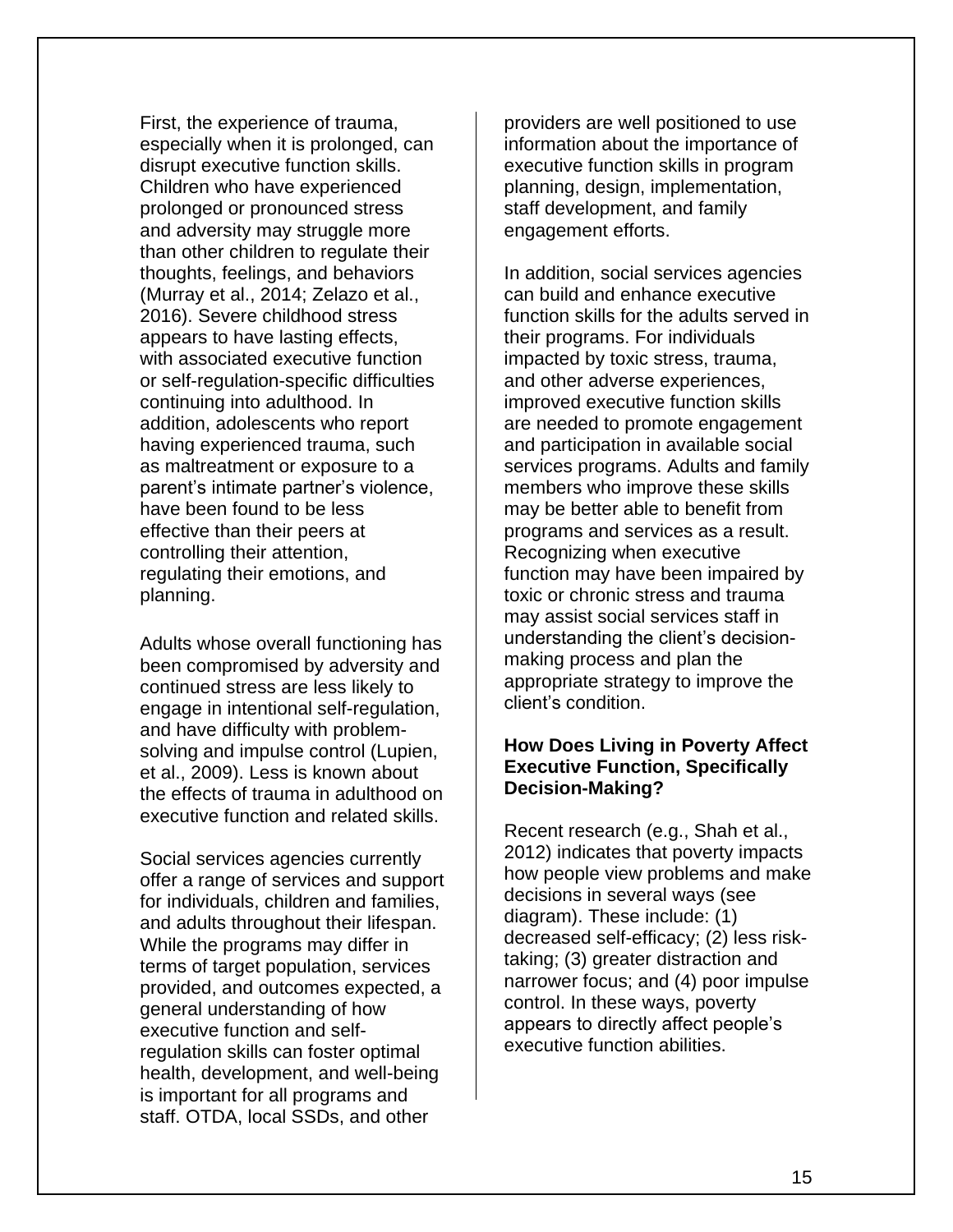

Figure 1: Theories of poverty and decision-making

Source: Spears (2011)

#### **Decreased Self-Efficacy**

Self-efficacy is related to people's belief that they can control their life outcomes. Low self-efficacy is related to poor health behaviors, such as eating unhealthy foods. Thus, self-efficacy has important implications for decision-making. People who believe they have power over their own behaviors, decisions, and future outcomes are better able to resist temptation and are generally healthier and happier (Sheehy-Skeffington & Haushofer, 2014). Around the world, poorer people tend to report lower levels of selfefficacy than do wealthier people. In research experiments, even when middle-class people are made to feel poor, they report lower self-efficacy (Sheehy-Skeffington & Haushofer., 2014).

Diminished self-efficacy among the poor is understandable. The reality of poverty is that having fewer

options means one truly does have less control over one's lifestyle and outcomes (Sheehy-Skeffington & Haushofer, 2014). Decision-making over daily matters, such as what to eat for dinner, or larger life issues, such as where to live, is highly constrained due to poverty.

People who b**e**lieve they have no control over what happens in their lives have little sense of self-worth and motivation to consider alternative act**i**ons to distressing events. They tend to invest an inordinate am**o**unt of time reacting to crisis events (e.g., no food or shelter) and believe that planning is not worth the energy and emotional investment, as *it never works out anyway*.

Obtaining financial independence requires self-efficacy or a sound internal locus of control. Clients who believe that they can successfully make and act upon decisions will be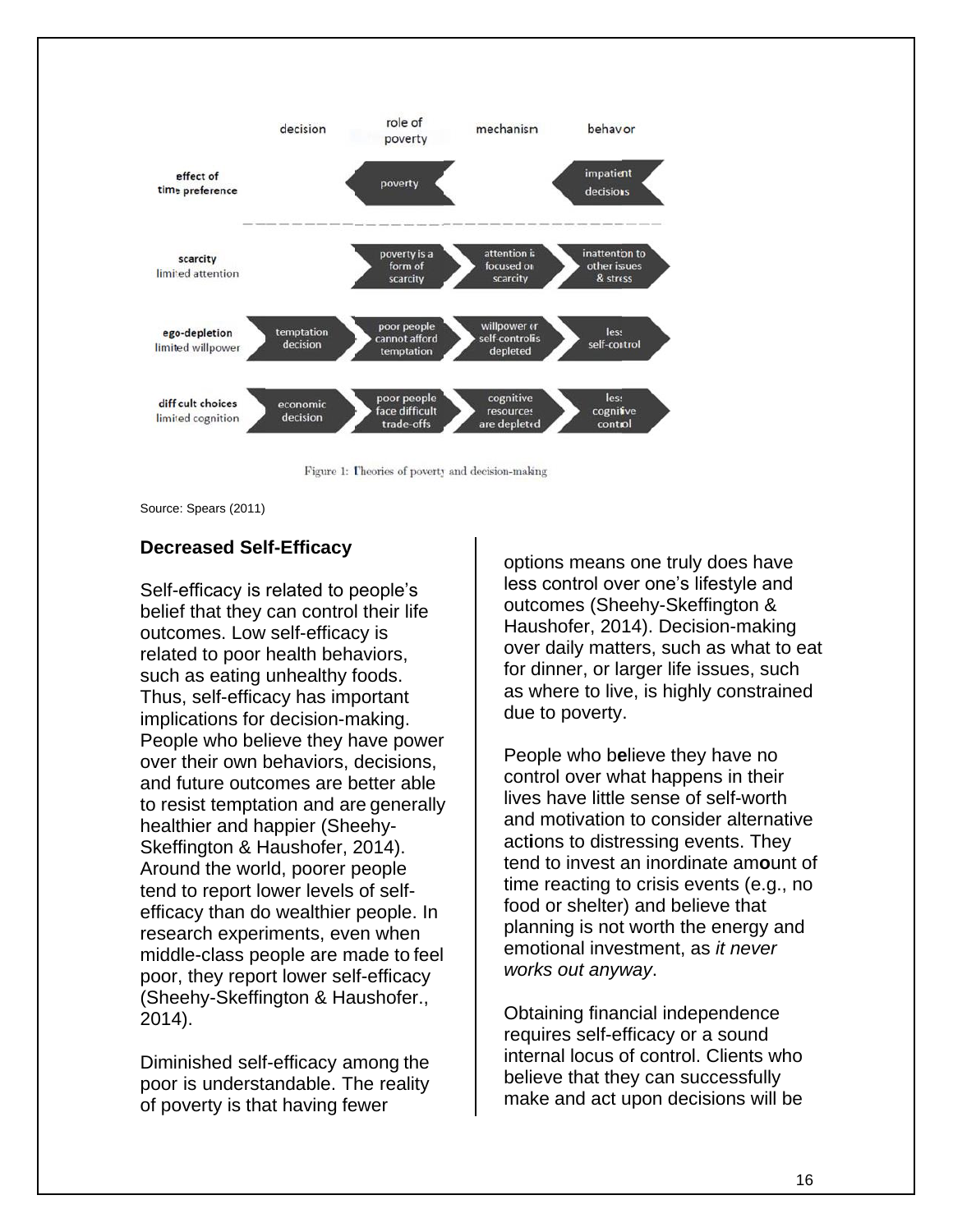more likely to engage in those behaviors, despite living in difficult circumstances. Clients who possess self-efficacy are more likely to take advantage of OTDA programs, such as employment and training services.

# <span id="page-17-0"></span>**Less Risk-Taking**

Research has shown that poor people take fewer risks. A drawback of taking fewer risks is that such an approach may hamper one's chances of long-term success (Sheehy-Skeffington & Haushofer, 2014). Poor people may take fewer risks because they have more to lose than wealthier people and therefore have less "room for error." A so-called bad decision can lead to worse financial and other life outcomes for poor people compared to those with more financial resources (Bertrand et al., 2006). For this reason, poorer individuals may be looking for greater certainty.

In addition, the anxious physiological arousal and hypervigilance to threat cues (e.g., stress/trauma response) (Lerner & Keltner, 2001) caused by living in a state of constant siege results in fear and panic (e.g., *"I am going to lose my apartment if I don't find work"*): an emotional state which also leads to risk avoidance (Maner et al., 2007).

Given clients' tendencies to avoid risk, social services staff may be able to discuss the long-standing track record of programs such as Temporary Assistance (TA), TANF, or SNAP in helping people/families

through difficult periods in their lives. The decision to seek assistance and adhere to the guidelines of that assistance should be explained as low risk in the "big picture" of improving the client's current situation and in providing longer term stability.

# <span id="page-17-1"></span>**Greater Distraction and Narrower Focus**

A major indicator of intellectual impairment is the reduced ability to concentrate, an integral component of decision making. Individuals living in poverty and experiencing depression and/or anxiety often present with decision-making and concentration challenges that remain even after mental health issues are stabilized (McClintock et al., 2011), arguably because the underlying issues related to poverty are not resolved

Poverty reflects a type of scarcity, or having less of something. Research reveals that scarcity shifts people's attention (Shah et al., 2012). For example, when people are hungry, they pay more attention to food cues (e.g., a restaurant advertisement). Similarly, people in poverty focus their attention on pressing financial concerns, such as paying for this week's groceries, rather than on less pressing concerns, such as paying next month's rent. Meeting one's immediate expenses are likely to consume the attention of the poor, leading them to neglect other issues and problems (Shah et al., 2012), particularly those related to future outcomes (Sheehy-Skeffington, 2015).

.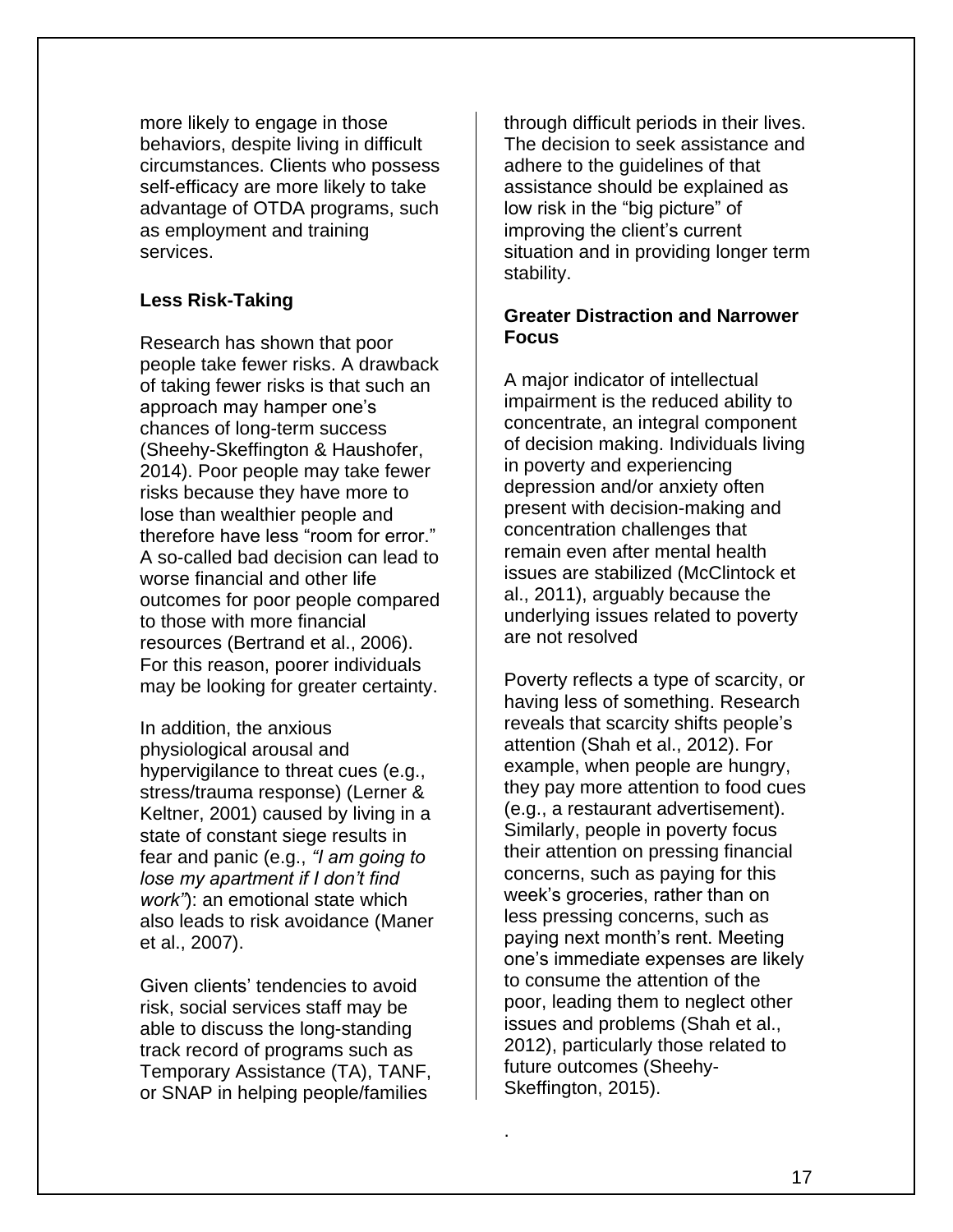The distraction of immediate, pressing problems among those living in poverty makes sense and is in many ways adaptive. An understanding of this narrower focus of attention is critical for social services workers, particularly in their efforts to help poor people meet long-term goals, such as obtaining employment or stable housing.

# <span id="page-18-0"></span>**Poor Impulse Control**

Another way poverty appears to affect decision-making is the depletion of willpower, or self-control (Haushofer & Fehr, 2014). Everyone faces temptations daily, such as pricey consumer products or unhealthy foods. Researchers have assessed impulse control by asking people whether they would prefer a smaller money reward now or a larger money reward later. Studies consistently find that poor people (and in research experiments, middle-class people who are induced to feel poor) choose smaller, earlier rewards over larger, later ones (Haushofer & Fehr, 2014). Researchers conclude that poor people may be less able to resist temptation and more likely to give in to their impulses, leading to worse long-term outcomes.

# **The Role of Depression and Anxiety**

The more chronic the economic hardship, the greater the likelihood of mental health issues, like low selfesteem, anxiety, and depression, which may deepen poverty. Working toward and meeting a goal can be

especially difficult for a depressed or anxious parent. For these people, a small error in judgment can be devastating. A common response to this awareness is anxiety and depression (Stuber & Schlesinger, 2006).

Increased levels of anxiety and depression may also account for poverty's negative impact on the decision-making process. To illustrate, a depressed mother might refuse an employment opportunity fearing rejection and/or failure. Since she believes that she will lose her job anyway, this avoidance choice makes sense; no time, money, or effort wasted on the inevitable end. Unfortunately, this rationale could harm her family in many ways (e.g., increase the likelihood of remaining in poverty).

However, given that even a mild, short-lived negative mood has been shown to influence decisionmaking, mental health issues may not be the only factor involved (Haushofer & Fehr, 2014). Some researchers (e.g., Mani et al., 2013) have argued that poverty itself affects executive function. For this reason, poor decision making cannot be attributed to stress or negative mood alone.

# <span id="page-18-2"></span><span id="page-18-1"></span>**Section Four**

# **How Big Is the Problem?**

Researchers have tried to understand the magnitude of the negative effects of poverty on thinking skills, including decisionmaking. As Mani et al. (2013) observe, the negative effects of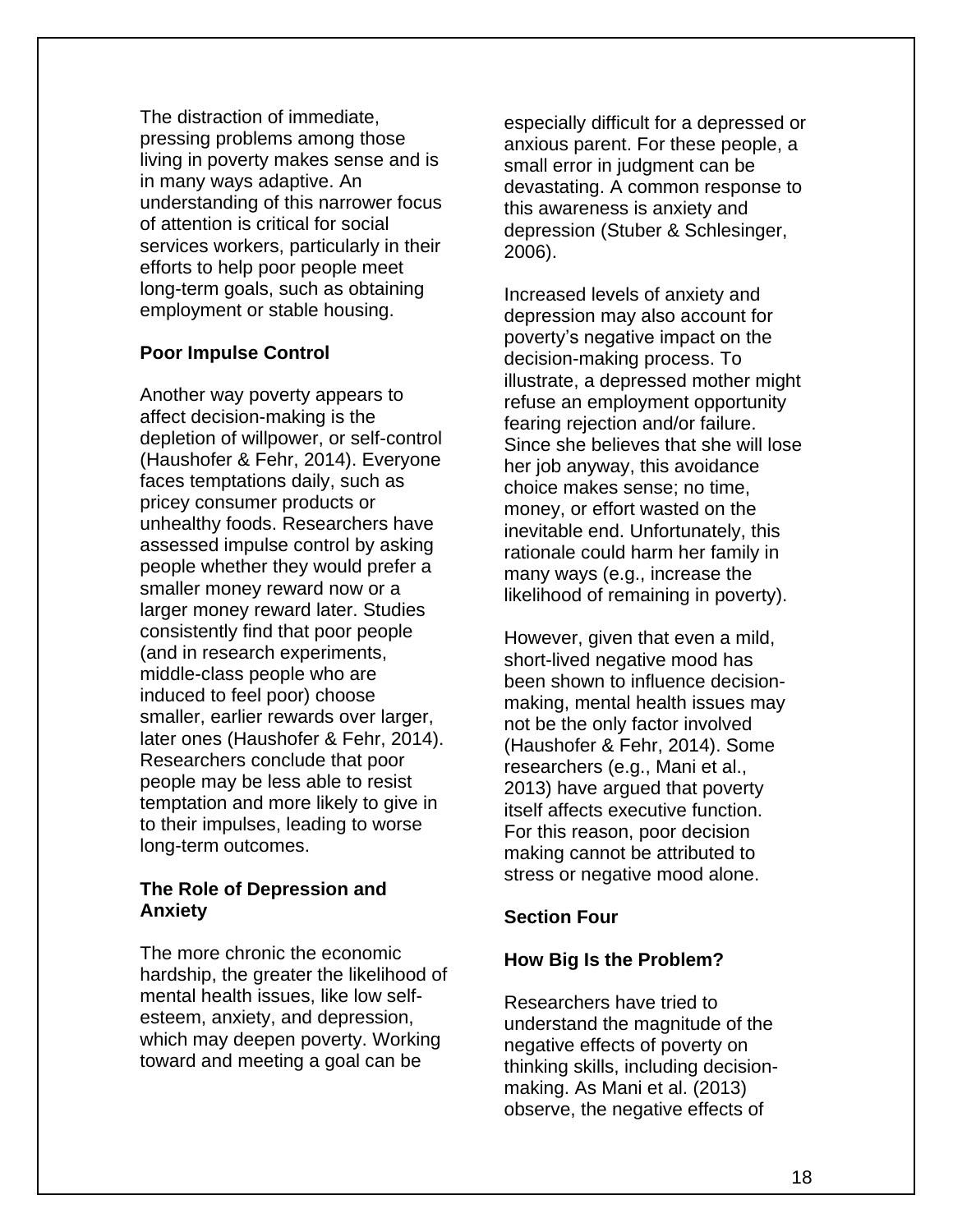focusing on money problems appear comparable to the effects of the following on people's abstract reasoning/problem-solving ability:

- losing a full night of sleep (Linde & Bergström, 1992), *or*
- being older vs. younger (Ponton et al., 1996), *or*
- being a chronic alcoholic vs. non-alcoholic (Jones & Parsons, 1972)

Indeed, the effects of poverty on mental performance may be equivalent to a drop in about 13 IQ points (Mani et al., 2013). In sum, the effect of poverty on people's thinking abilities is meaningful and can have real-life consequences. The important point to remember is that "being poor means coping not just with a shortfall of money, but also with a…shortfall of cognitive resources" (p. 980, Mani et al., 2013).

One intriguing implication of the research on the effects of poverty on decision-making is that by increasing people's economic self-sufficiency, social services agencies play an important role in improving people's thinking skills, including their ability to make sound decisions for themselves and those under their care.

# **Implications for Best Practices in Service Delivery**

# *Boost Self-Efficacy.*

Living in poverty can negatively impact people's self-esteem and sense of self-efficacy, which ultimately impacts their ability to bring about change in their lives. Moreover, dealing with social services agencies and relying on these agencies for benefits can leave people feeling frustrated and powerless to change (Iveson & Cornish, 2016). They may feel "objectified and treated instrumentally, as a problem to be resolved" (p. 265, Iveson & Cornish, 2016).

Self-efficacy is critical to people's ability to cope with and ultimately escape from poverty. In order to assess self-efficacy, researchers have used people's expressed references to abilities (e.g., "I can").

Research suggests self-efficacy improves when people take on new challenges and responsibilities (Hammond & Feinstein, 2005). In a British study, participation in educational (e.g., IT skills) and recreational (e.g., art, knitting) activities increased self-efficacy among homeless individuals (Iveson & Cornish, 2016).

Thus, agency policies, programming, and staff should strive to build selfefficacy among clients. One study of local social services organizations' use of the principles of traumainformed care indicated that agencies valued client-centered planning (Wolf et al., 2014). In addition to helping clients with their concrete needs (e.g., financial), agency staff fostered self-efficacy by:

- Letting clients choose their own goals
- Teaching particular skill sets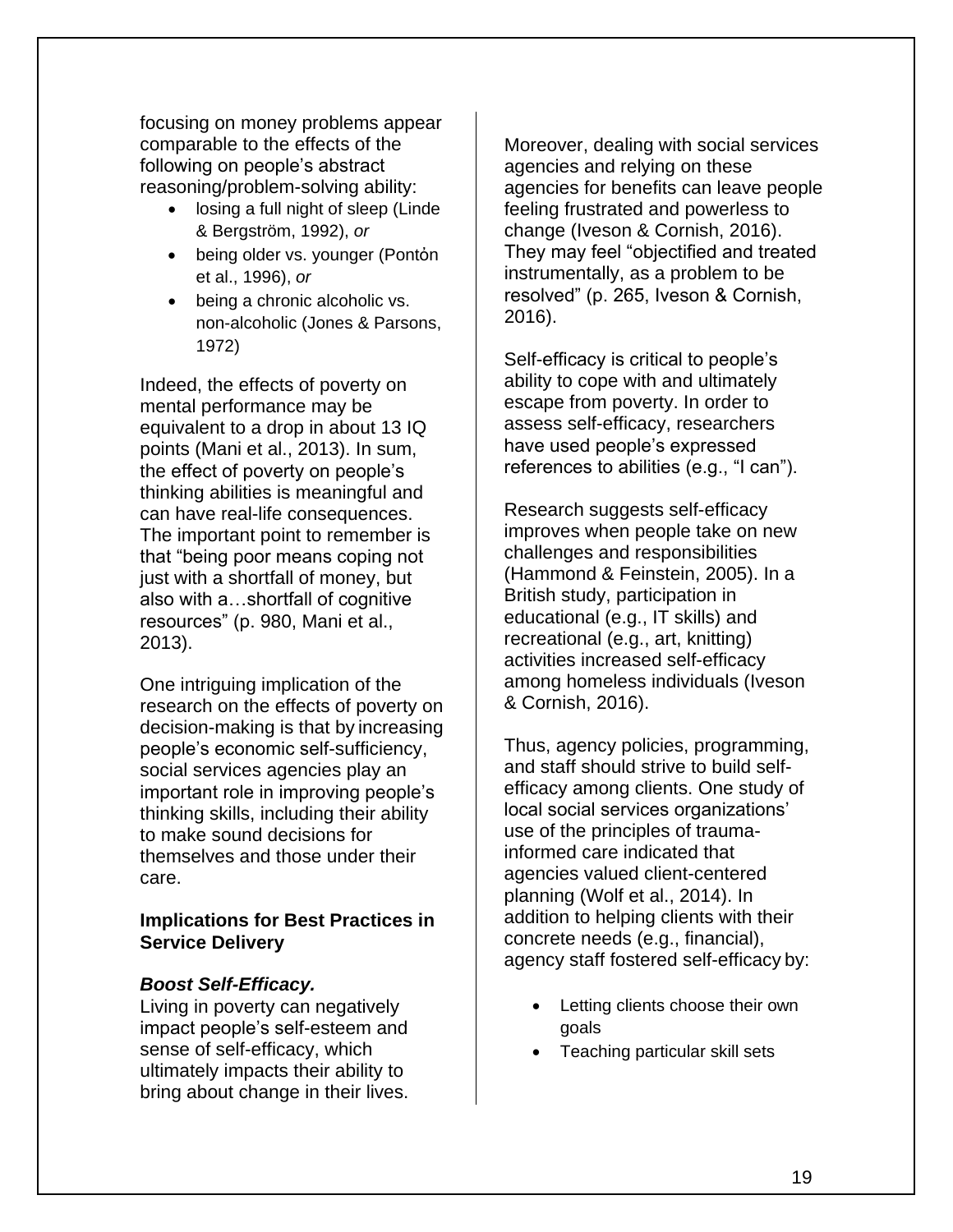- Recognizing clients' accomplishments
- Using and building upon clients' existing skill sets

# *Promote a Future Focus & Improve Impulse Control.*

poverty. In a series of experiments, women focused on "possible positive fewer calories, compared to obese events. Studies like these have implications for economic and other behaviors. For example, in social services work, any intervention designed to shift clients' attention to the future and emphasize goalsetting will facilitate better decisionmaking related to long-term outcomes. "Present-bias" in clients' decisionmaking may make them more likely women who focused on recent to resist unhealthy foods and ate future events," they were better able 2013b) found that when obese Daniel and colleagues (2013a, to remain trapped in the cycle of

# *Counteract Distraction and Narrow Focus.*

Agency staff serving people in poverty should be aware of procedures that can "tax" the mental abilities and overload the mental resources of the poor, such as long forms to fill out, lengthy interviews, or new rules (Mani et al., 2013). Procedures that may help clients include:

• **Use of clear and concise communication** –

The client should have a clear understanding of expectations on their part and on the part of the social services worker.

- **Simple, user-friendly forms** Forms design should be streamlined, uncomplicated, and constructed to gather only necessary information needed to determine program eligibility.
- **Help filling out forms** Agency staff should be available to respond in a timely manner to questions on forms that may be unclear to the client. The client should not be made to feel they are bothering agency staff or that they are intellectually challenged.
- **Prompts and reminders** Use of prompts and reminders will help ensure that the client provides all documents and makes all appointments to remain eligible for consideration of services.
- **Maps with directions,rather than just an address** It is essential for the client to have the information needed to meet at the local district agency when requested. This also is part of clear and concise communication.
- **Setting appointment times** Setting (and clarifying) appointment times is critical to ensure the client does not lose an opportunity to obtain/maintain services due to scheduling. This also is part of clear and concise communication.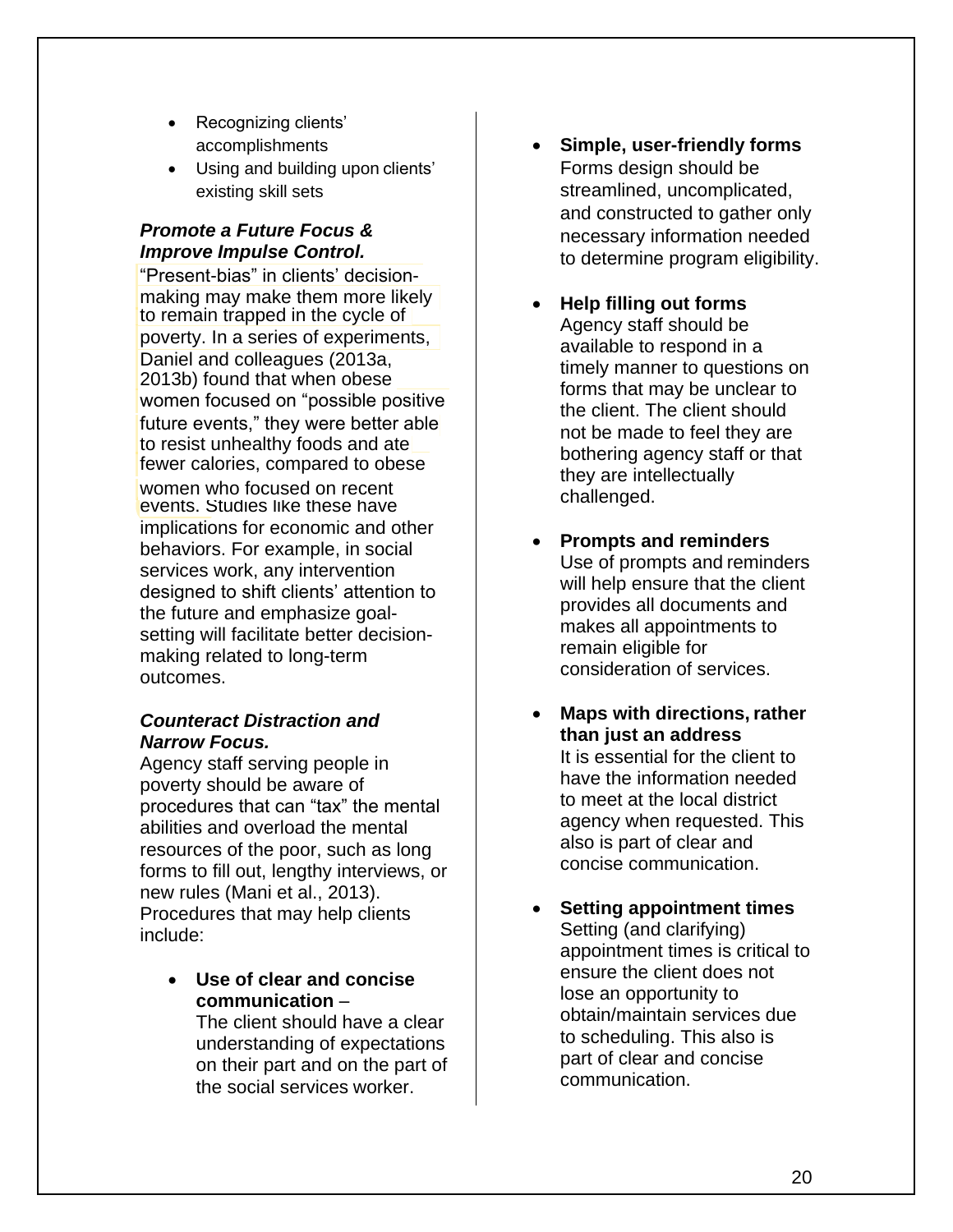## • **Bringing needed resources to clients, rather than asking them to travel to obtain resources**

One-stop resource locations ensure the client has access to all needed resources and mitigates client transportation difficulties.

# *Identify Depression and Anxiety.*

It is important that agency staff is able to recognize the signs of depression in clients and the impact the client's current condition may have on his or her interactions with the social services worker and the interview process. A number of free, brief screening tools to assess depression [e.g., Patient Health Questionnaire (PHQ-2; PHQ-9)] and anxiety [e.g., Generalized Anxiety Disorder (GAD-7)] or both (e.g., PHQ-4) have been developed and validated for use with communitybased populations.

Depression should not be confused with being uncooperative, combative, or elusive in responding to inquiries from agency staff. As one client described, *"When I am down and out, I sometimes try to get help. My problem is that I wait too long. I look for help when I am in my 'crazy place' and the helpers can't get past it. They focus on my angry attitude and stress level. I tell them, you would be angry, too! They give me all of this bull…to do. I yell this isn't what I need! I am then referred or discharged."*

*"I look for help when I am in my "crazy place" and the helpers*

## *can't get past it. They focus on my angry attitude and stress level."*

Social services workers also may play a role in encouraging depressed clients to seek treatment. Grote et al. (2007) developed a 1-hour interview for social workers to use with economically disadvantaged minority women to address "practical, psychological, and cultural" barriers to treatment for depression. Although such an interview may not be feasible for social services agency staff, techniques like asking open-ended questions, reflective listening to express empathy, and addressing ambivalence should be used in an effort to encourage clients to seek mental health treatment.

Non-specialty providers, such as case managers, also have been successfully trained to conduct evidence-based interventions for depression with high-risk populations (e.g., Quijano et al., 2007).

The social services worker has to be equipped to recognize the signs of depression and anxiety, effectively encourage treatment-seeking, and assist a client in a depressed state to ensure the client receives the assistance applied for and meets eligibility criteria for needed programs.

# <span id="page-21-0"></span>**Summary**

- Living in poverty contributes to increased exposure to trauma and toxic stress.
- Poverty also is characterized by stigma.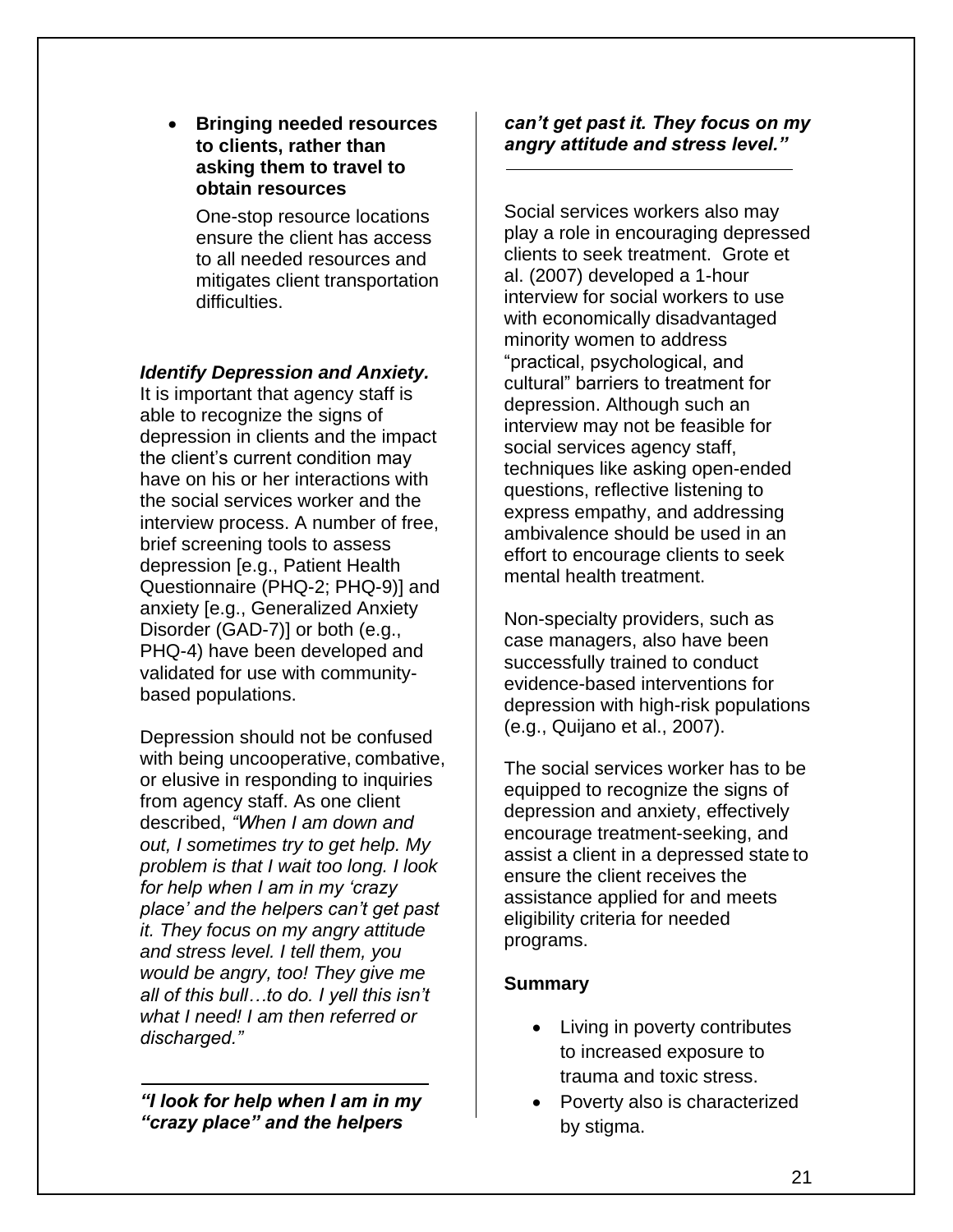- Both social and self-stigma influence people's ability to maintain relationships, attain life goals, and seek help.
- Trauma consists of historical trauma, trauma from natural events, and trauma from manmade events.
- Traumatic events can be physically and/or emotionally harmful.
- Living in poverty can elicit a stress response in the body.
- Toxic stress often affects clients of social services programs.
- Toxic stress increases health risks.
- Poverty exerts particularly negative effects on single mothers.
- Poverty has a broad and longlasting negative impact on children.
- Living in poverty affects the brain in specific ways.
- Executive function skills are higher-level thinking skills, such as planning and decision-making.
- Living in poverty disrupts executive function, including decision-making skills, in several ways.
- People who live in poverty have decreased selfefficacy.
- People who live in poverty take fewer risks.
- People who live in poverty experience greater distraction and narrower focus.
- People who live in poverty exhibit poor impulse control.
- The effect of poverty on decision-making and other thinking skills is significant.
- To better serve their clients, social services agencies and staff should strive to boost self-efficacy, promote a future focus, counteract distraction and narrow focus, and identify depression and anxiety in their clients, as well as encourage treatment.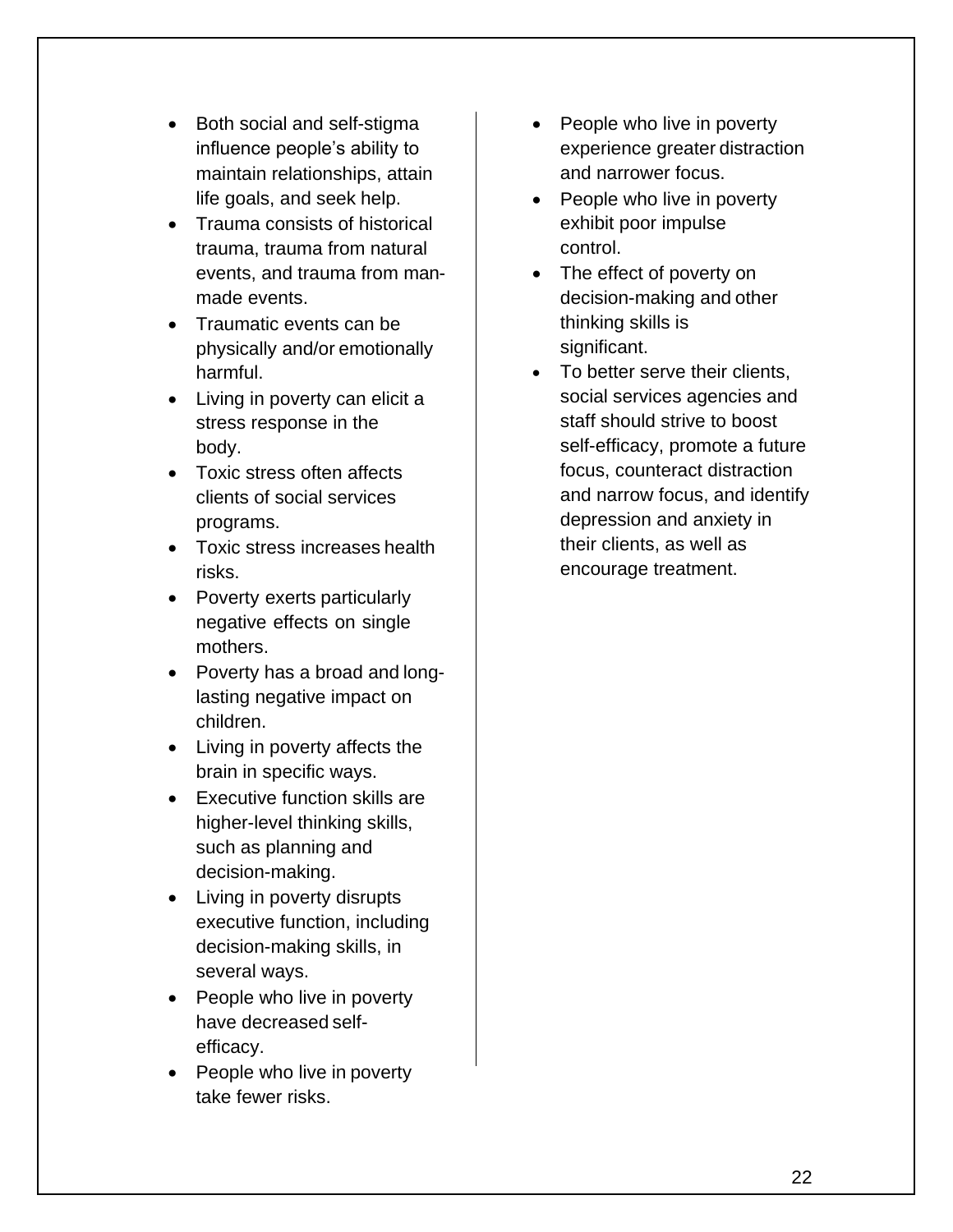#### **References**

Bassuk, E. L., Browne, A., & Buckner, J. C. (1996). Single mothers and welfare. *Scientific American, 275(4)*, 60-67.

Baumberg, B. (2016). The stigma of claiming benefits: A quantitative study. *Journal of Social Policy, 45(02)*, 181-189.

Baumrind, D. (1966). Effects of authoritative parental control on child behavior. *Child Development, 37*, 887-907.

Bertrand, M., Mullainathan, S., & Shafir, E. (2006). Behavioral economics and marketing in aid of decision making among the poor. *Journal of Public Policy and Marketing, 25*, 8-23.

Brooks, M. G., & Buckner, J. C. (1996). Work and welfare: Job histories, barriers to employment, and predictors of work among low-income single mothers. *American Journal of Orthopsychiatry*, *66*(4), 526.

Broussard, C. A., Joseph, A. L., & Thompson, M. (2012). Stressors and coping strategies used by single mothers living in poverty. *Affilia, 27*(2), 190-204.

Cattell, V. (2001). Poor people, poor places, and poor health: The mediating role of social networks and social capital. *Social Science & Medicine*, *52*(10), 1501-1516.

Center on the Developing Child, Harvard University (n.d.). *Key concepts of toxic stress*. Retrieved from

<http://developingchild.harvard.edu/science/key-concepts/toxic-stress/>

Chase, E., & Walker, R. (2013). The co-construction of shame in the context of poverty: beyond a threat to the social bond. *Sociology*, *47*(4), 739-754.

Cohen, S., Doyle, W.J., & Baum, A. (2006). Socioeconomic status is associated with stress hormones. *Psychosomatic Medicine, 68*, 414-420.

Coiro, M. J. (2001). Depressive symptoms among women receiving welfare. *Women & Health*, *32*(1-2), 1-23.

Collins, S. B. (2005). An understanding of poverty from those who are poor. *Action Research, 3*(1), 9-31.

Corrigan, P. W., Larson, J. E., & Ruesch, N. (2009). Self‐stigma and the "why try" effect: Impact on life goals and evidence‐based practices. *World Psychiatry*, *8*(2), 75-81.

Daniel, T.O., Stanton, C.M., & Epstein, L.H. (2013a). The future is now: Reducing impulsivity and energy intake using episodic future thinking. *Psychological Science, 24*, 2339-2342.

Daniel, T.O., Stanton, C.M., & Epstein, L.H. (2013b). The future is now: Comparing the effect of episodic future thinking on impulsivity in lean and obese individuals. *Appetite, 71*, 120-125.

Dermott, E., & Pomati, M. (2016). Good parenting practices: How important are poverty, education and time pressure? *Sociology, 50*(1), 125-142.

Diamond, A. (2013). Executive functions. *Annual Review of Psychology*, *64*, 135- 168.

Dulmus, C. N., & Hilarski, C. (2003). When stress constitutes trauma and trauma constitutes crisis: The stress-trauma-crisis continuum. *Brief Treatment and Crisis Intervention, 3*(1), 27-36.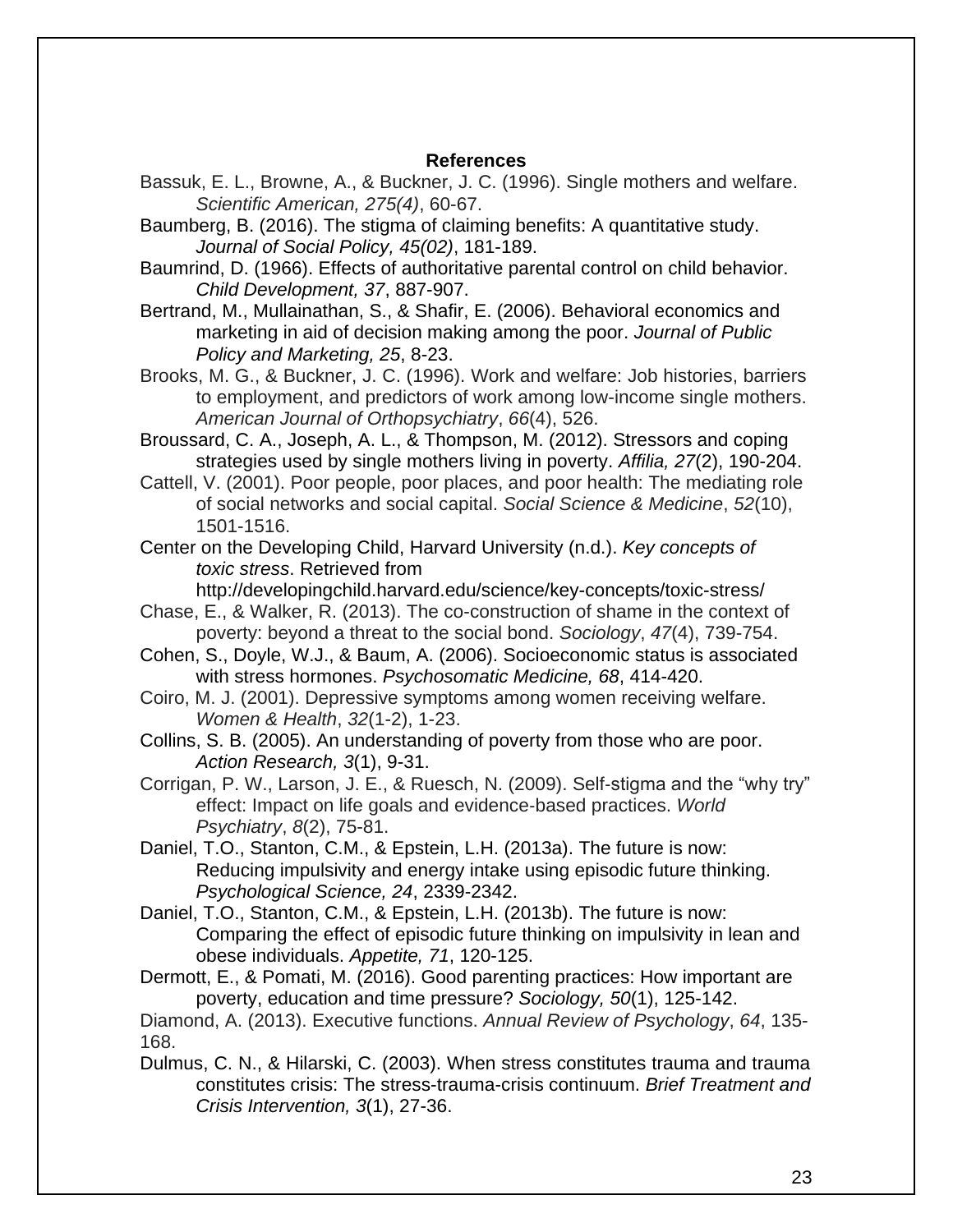- Floyd, I., Pavetti, L., & Schott, L. (March 30, 2017). *TANF reaching few poor families*. Report by the New York State Center on Budget and Policy Priorities.
- Franke, H. (2014). Toxic stress: Effects, prevention and treatment. *Children*, *1*, 390-402.
- GLSEN. (2011). GLSEN National School Climate Survey: 2010. Retrieved from [https://www.glsen.org/press/2011-national-school-climate-survey](http://www.glsen.org/press/2011-national-school-climate-survey)
- Grote, N.K., Zuckoff, A., Swartz, H., Bledsoe, S.E., & Geibel, S. (2007). Engaging women who are depressed and economically disadvantaged in mental health treatment. *Social Work, 52(4)*, 295-308.
- Hammond, C., & Feinstein, L. (2005). The effects of adult learning on selfefficacy. *London Review of Education, 3(3)*, 265-287.
- Hamoudi, A., Murray, D. W., Sorensen, L., & Fontaine, A. (2015). *Self-regulation and toxic stress: A review of ecological, biological, and developmental studies of self-regulation and stress* (Vol. 30). OPRE Report.
- Haushofer, J., & Fehr, E. (2014). On the psychology of poverty. *Science, 344*, 862-867.
- Huntington, N., Moses, D. J., & Veysey, B. M. (2005). Developing and implementing a comprehensive approach to serving women with co‐ occurring disorders and histories of trauma. *Journal of Community Psychology, 33*(4), 395-410.
- Iveson, M., & Cornish, F. (2016). Re-building bridges: Homeless people's views on the role of vocational and educational activities in their everyday lives. *Journal of Community and Applied Social Psychology, 26*, 253-267.
- Jones, S. M., Bailey, R., Barnes, S. P., & Partee, A., (2016). Executive function mapping project executive summary: Untangling the terms and skills related to executive function and self-regulation in early childhood. OPRE Report # 2016-88, Washington, DC: Office of Planning, Research and Evaluation, Administration for Children and Families, U.S. Department of Health and Human Services.
- Jones, B., & Parson, O.A. (1972). Specific vs. generalized deficits of abstracting ability in chronic alcoholics. *Archives of General Psychiatry, 26(4)*, 380- 384.
- Lennon, M. C., Blome, J., & English, K. (2001, April). Depression and low-income women: Challenges for TANF and welfare-to-work policies and programs. Research Forum on Children, Families, and the New Federalism, National Center for Children in Poverty, Mailman School of Public Health, Columbia University.
- Lerner, J. S., & Keltner, D. (2001). Fear, anger, and risk. *Journal of Personality and Social Psychology, 81*(1), 146-159.
- Linde, L., & Bergström, M. (1992). The effect of one night without sleep on problem-solving and immediate recall. *Psychological Research, 54(2)*, 127-36.
- Lupien, S. J., McEwen, B. S., Gunnar, M. R., & Heim, C. (2009). Effects of stress throughout the lifespan on the brain, behaviour and cognition. *Nature Reviews Neuroscience*, *10*(6), 434-445.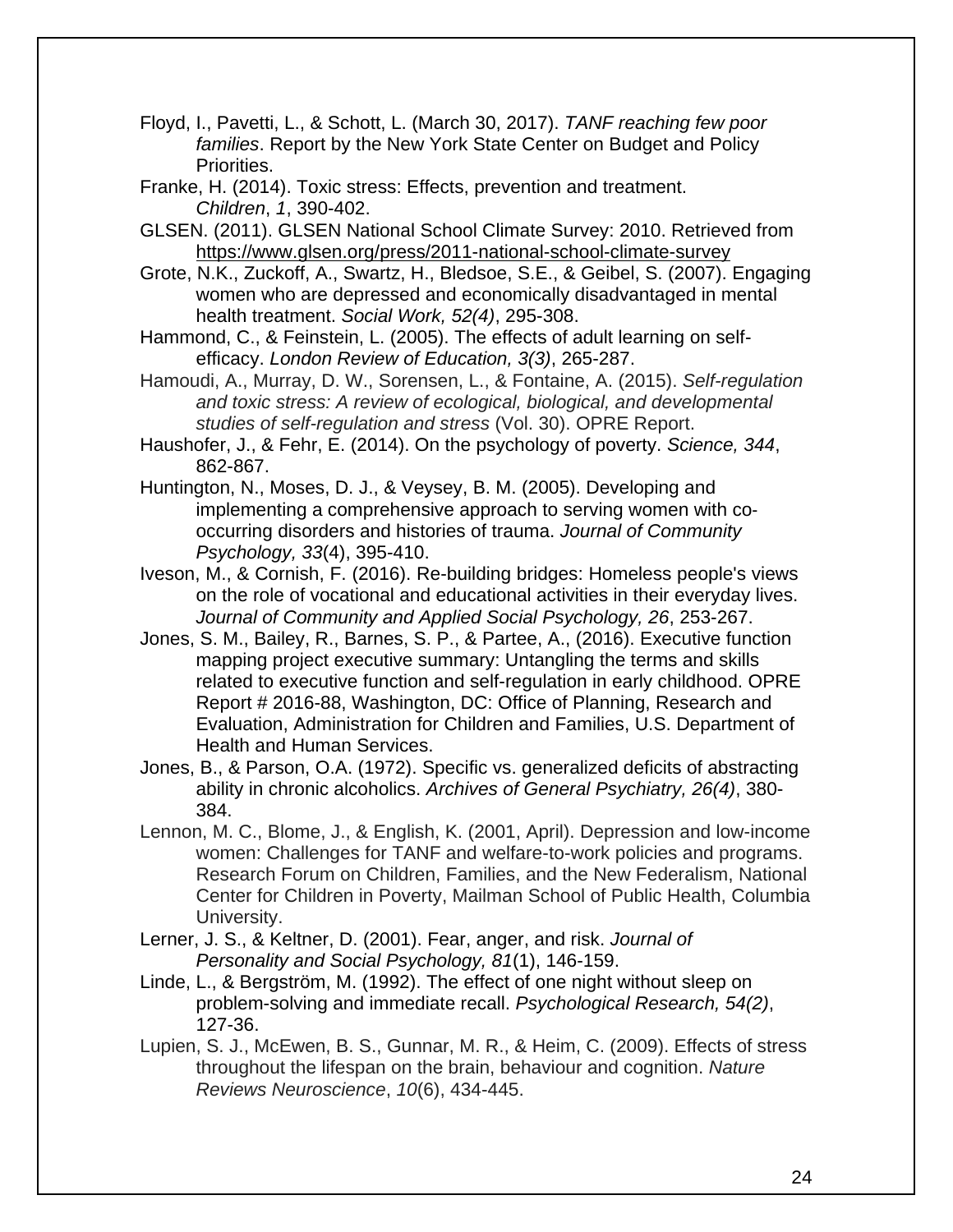Maccoby, E.E., & Martin, J.A. (1983). Socialization in the context of the family: Parent-child interaction. In P.H. Mussen (Series Ed.) & Hetherington, E.M. (Vol. Ed.), *Handbook of child psychology: Vol. 4. Socialization, personality,*  and social development (4<sup>th</sup> ed., pp. 1-101). New York: Wiley.

Maner, J. K., Richey, J. A., Cromer, K., Mallott, M., Lejuez, C. W., Joiner, T. E., & Schmidt, N. B. (2007). Dispositional anxiety and risk-avoidant decisionmaking. *Personality and Individual Differences, 42*(4), 665-675.

- Mani, A., Mullainathan, S., Shafir, E., & Zhao, J. (2013). Poverty impedes cognitive function. *Science, 341*, 976-979.
- McClintock, S. M., Husain, M. M., Wisniewski, S. R., Nierenberg, A. A., Stewart, J. W., Trivedi, M. H., . . & Rush, A. J. (2011). Residual symptoms in depressed outpatients who respond by 50% but do not remit to antidepressant medication. *Journal of Clinical Psychopharmacology, 31*(2), 180-186.
- Michalski, J.H. (2004). Making sociological sense out of trends in intimate partner violence. *Violence Against Women, 10(6)*, 652-675.
- Mickelson, K. D., & Williams, S. L. (2008). Perceived stigma of poverty and depression: Examination of interpersonal and intrapersonal mediators. *Journal of Social and Clinical Psychology, 27*(9), 903-930.
- Miranda, J., & Green, B. L. (1999). The need for mental health services research focusing on poor young women. *The Journal of Mental Health Policy and Economics*, *2*(2), 73-80.
- Murray, D.W., Rosanbalm, K., Christopoulos, C. and Hamoudi, A. (2014). Self-Regulation and Toxic Stress: Foundations for Understanding Self-Regulation from an Applied Developmental Perspective. OPRE Report #2015-21, Washington, DC: Office of Planning, Research and Evaluation, Administration for Children and Families, U.S.Department of Health and Human Services.
- New York State Community Action Association. (2017). *Executive Summary and New York State Profile*. Retrieved from

[https://www.nyscommunityaction.org/poverty-in-new-york/povertydata/](http://www.nyscommunityaction.org/poverty-in-new-york/povertydata/)

Pachter, L., Auinger, P., Palmer, R., & Weitzman, M. (2006). Do parenting and the home environment, maternal depression, neighborhood, and chronic poverty affect child behavioral problems differently in different racial-ethnic groups? *Pediatrics, 117(4),* 1329-1338.

Palix Foundation (2014, June). *Executive function*. [Video file]. Retrieved from <http://www.albertafamilywellness.org/resources/video/executive-function>

*Pathways to Progress for the Women & Girls of Western New* York (January 2010). A publication of the Western New York Women's Fund. Retrieved from https://ppgbuffalo.org/files/documents/equalitycivilrights- \_pathways\_to\_progress.pdf

Pontón, M.O., Satz, P., Herrera, L., Ortiz, F., Urrutia, C.P., Young, R., D'Elia, L.F., Furst, C.J., & Namerow, N. (1996). Normative data stratified by age and education for the Neuropsychological Screening Battery for Hispanics (NeSBHIS): Initial report. *Journal of the International Neuropsychologcial Society, 2*, 96-104.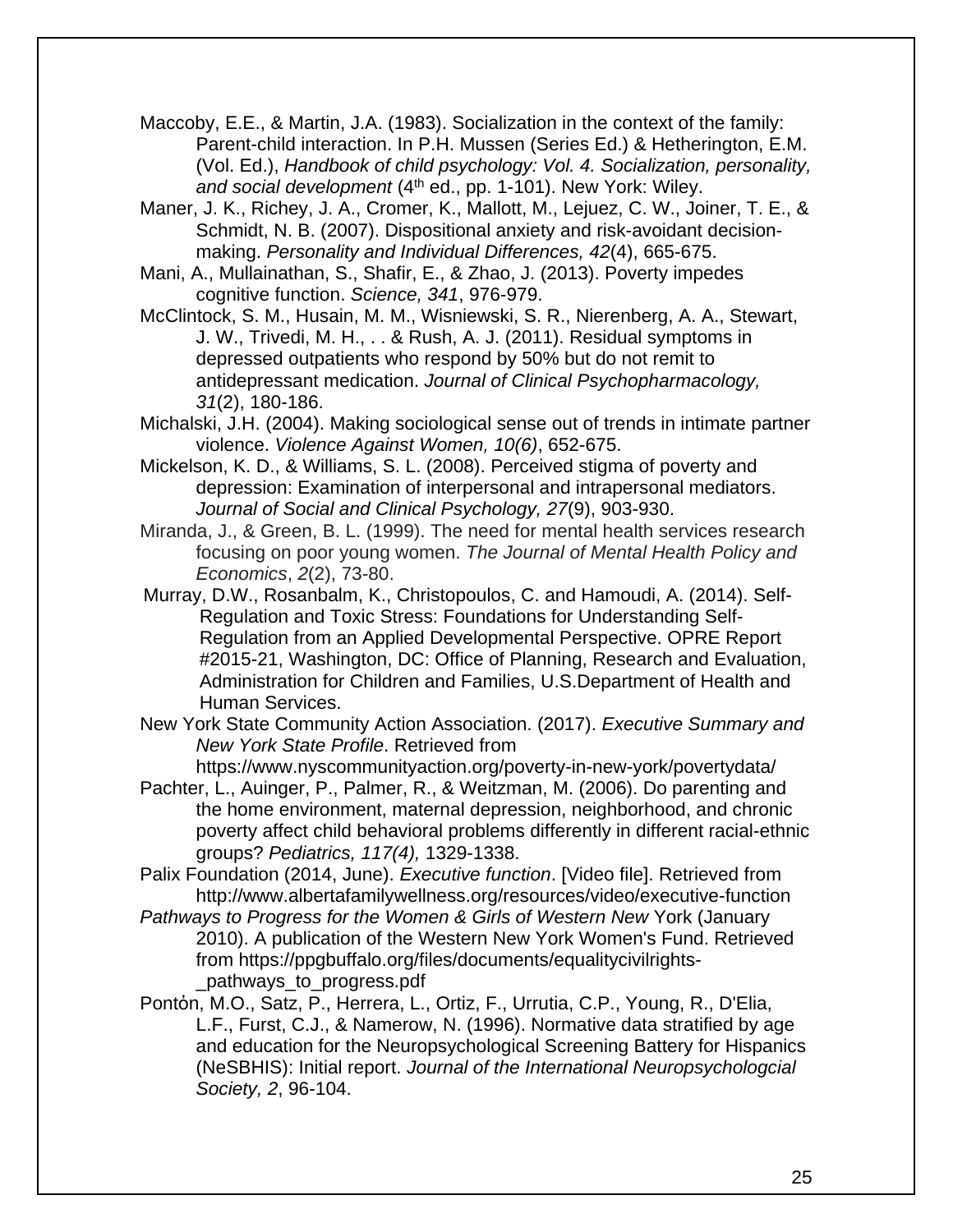Quijano, L.M., Stanley, M.A., Petersen, N.J., Casado, B.L., Steinberg, E.H., Cully, J.A., & Wilson, N.L. (2007). Healthy IDEAS: A depression intervention delivered by community-based case managers serving older adults. *Journal of Applied Gerontology, 26(2)*, 139-156.

- Rice, J. K. (2001). Poverty, welfare, and patriarchy: How macro‐level changes in social policy can help low‐income women. *Journal of Social Issues, 57*(2), 355-374.
- Schuyler Center for Analysis and Advocacy (February 2016). *Numbers Tell a Story: Child Poverty and Income Inequality in New York State infographic.*
- Shah, A.K., Mullainathan, S., & Shafir, E. (2012). Some consequences of having too little. *Science, 338*, 682-685.
- Sheehy-Skeffington, J. (2015). Behavioural insights in the age of austerity: How the new 'psychology of poverty' can help us to stay focused on society. *Angle Journal, 13*.
- Sheehy-Skeffington, J., & Haushofer, J. (2014). The behavioral economics of poverty. *Barriers and Opportunities at the Base of the Pyramid* foundational report. United Nations Development Programme.
- Sherman, A., Trisi, D., & Parrott, S. (July 20, 2013). Various supports for lowincome families reduce poverty and have long-term positive effects on families and children. Center on Budget and Policy Priorities, Washington, D.C. Retrieved from [http://www.cbpp.org](http://www.cbpp.org/)
- Shriver, M. (2014). *The Shriver Report: A Woman's Nation Pushes Back From the Brink.* Center for American Progress.
- Sirey, J., Bruce, M.L., Alexopoulos, G.S., Perlick, D.A., Friedman, S.J., Meyers, B.S. (2001). Perceived stigma and patient-rated severity of illness as predictors of antidepressant drug adherence. *Psychiatric Services, 52(12)*, 1615-1620.
- Sotero, M. (2006). A conceptual model of historical trauma: Implications for public health practice and research. *Journal of Health Disparities Research and Practice, 1(1),* 93–108.
- Spears, D. (2011). Economic decision-making in poverty depletes behavioral control. *The B. E. Journal of Economic Analysis & Policy.* Vol. 11(1): Contributions, Article 72.
- Stuber, J., & Schlesinger, M. (2006). Sources of stigma for means-tested government programs. *Soc Sci Med, 63*(4), 933-945.
- Sun, J., Patel, F., Kirzner, R., Newton-Famous, N., Owens, C., Welles, S.L., & Chilton, M. (2016). The Building Wealth and Health Network: Methods and baseline characteristics for a randomized controlled trial for families with young children participating in Temporary Assistance for Needy Families (TANF). *BMC Public Health, 16*:583.
- TANF Directors Meeting (July 14, 2016). *Working with the hard to serve: Developing executive skills with TANF participants to set and achieve goals* [PowerPoint slides].
- Turner, H.A. (2007). The significance of employment for chronic stress and psychological distress among rural single mothers. *American Journal of Community Psychology, 40(3)*, 181-193.